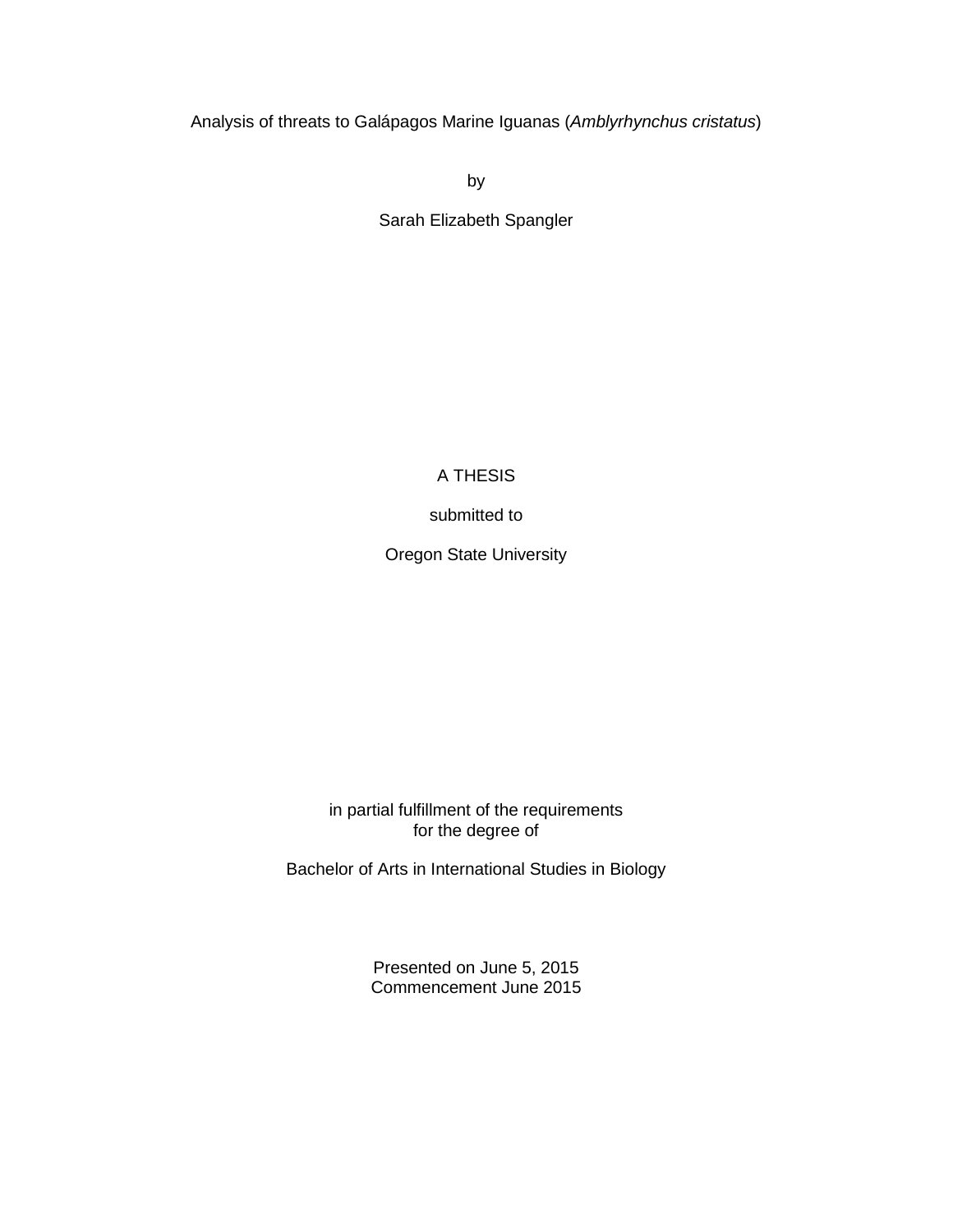#### AN ABSTRACT OF THE THESIS OF

Sarah Elizabeth Spangler for the degree of Bachelor of Arts in International Studies in Biology presented on June 5, 2015.

Title: Analysis of threats to Galápagos Marine Iguanas (*Amblyrhynchus cristatus*)

Abstract approved: \_\_\_\_\_\_\_\_\_\_\_\_\_\_\_\_\_\_\_\_\_\_\_\_\_\_\_\_\_\_\_\_\_\_\_\_\_\_\_\_\_\_\_\_\_\_\_\_\_\_\_\_\_\_

Dr. Robert T. Mason

ABSTRACT:

 Galápagos marine iguana population sizes have been declining since first contact with humans. This decline has historically been attributed mainly to predation by invasive severe. Modern threats include invasive species, the increasing presence of humans, changes due to climate change, and expected increases in the severity of El Niño events. Due to the difficulty of addressing climate change at the local level, conservation of this species should be focused on managing local human activity to prevent predation and chronic stress from other threats. species, but additional human-caused threats exist today. My thesis conducts an analysis of the present threats to the species and determines which are the most the potential for foreign pathogens, and the effects of climate change. Specifically, the most severe threats are environmental contamination such as oil spills, oceanic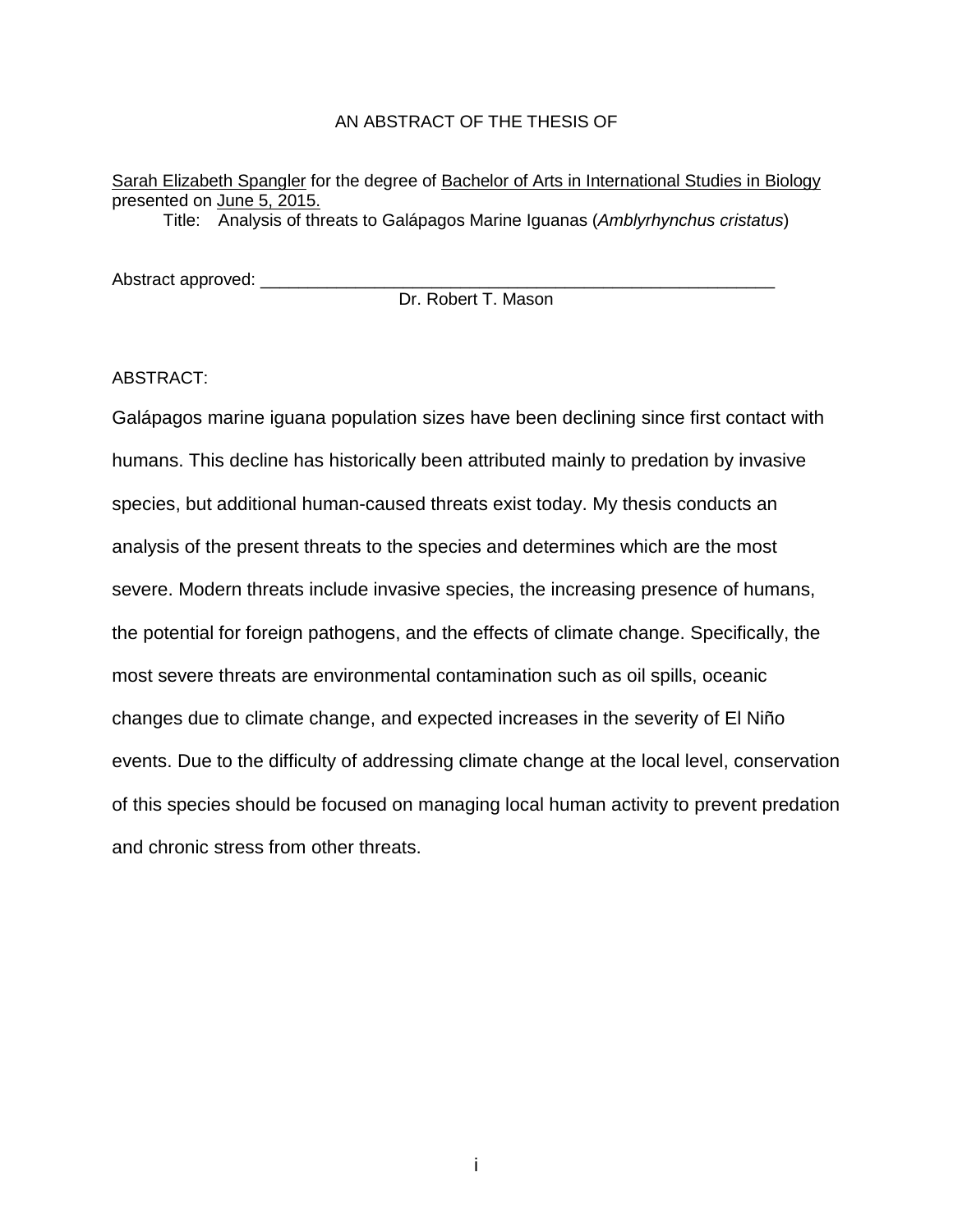© by Sarah Elizabeth Spangler June 5, 2015 All Rights Reserved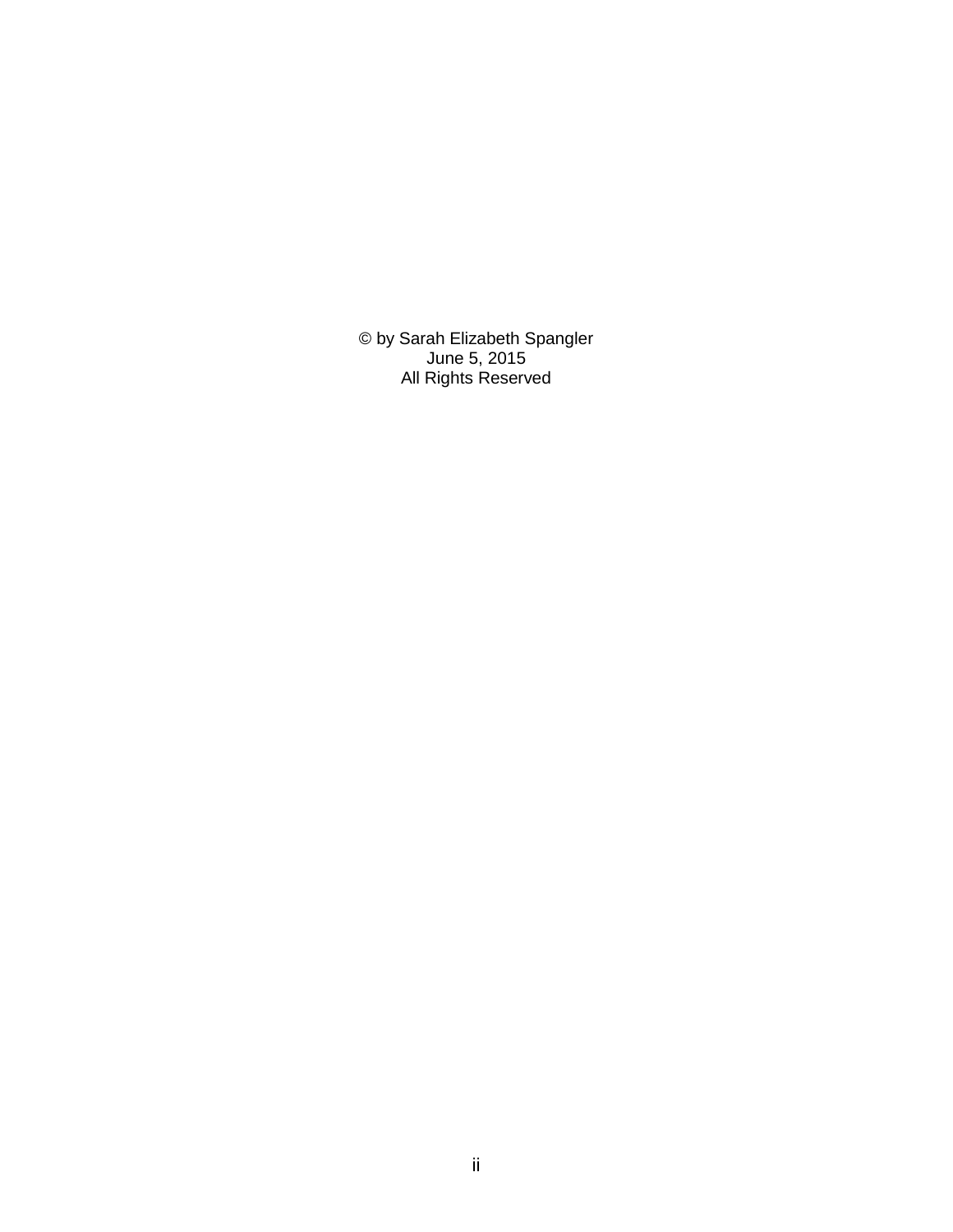Bachelor of Arts in International Studies in Biology thesis of Sarah Elizabeth Spangler presented on <u>June 5, 2015</u>

Approved:

\_\_\_\_\_\_\_\_\_\_\_\_\_\_\_\_\_\_\_\_\_\_\_\_\_\_\_\_\_\_\_\_\_\_\_\_\_\_\_\_\_\_\_\_\_\_\_\_\_\_\_\_\_\_\_\_\_\_\_\_\_\_\_\_\_\_ Dr. Robert T. Mason (Integrative Biology)

\_\_\_\_\_\_\_\_\_\_\_\_\_\_\_\_\_\_\_\_\_\_\_\_\_\_\_\_\_\_\_\_\_\_\_\_\_\_\_\_\_\_\_\_\_\_\_\_\_\_\_\_\_\_\_\_\_\_\_\_\_\_\_\_\_\_ Virginia Weis (Integrative Biology)

Nick Fleury, Head Advisor, International Degree Program

 I understand that my thesis will become part of the collection of Oregon State University. My signature below authorizes release of my thesis to any reader upon request. I also affirm that the work represented in this thesis is my own work.

\_\_\_\_\_\_\_\_\_\_\_\_\_\_\_\_\_\_\_\_\_\_\_\_\_\_\_\_\_\_\_\_\_\_\_\_\_\_\_\_\_\_\_\_\_\_\_\_\_\_\_\_\_\_\_\_\_\_\_\_\_\_\_\_\_\_

\_\_\_\_\_\_\_\_\_\_\_\_\_\_\_\_\_\_\_\_\_\_\_\_\_\_\_\_\_\_\_\_\_\_\_\_\_\_\_\_\_\_\_\_\_\_\_\_\_\_\_\_\_\_\_\_\_\_\_\_\_\_\_\_\_\_

Sarah Elizabeth Spangler, Author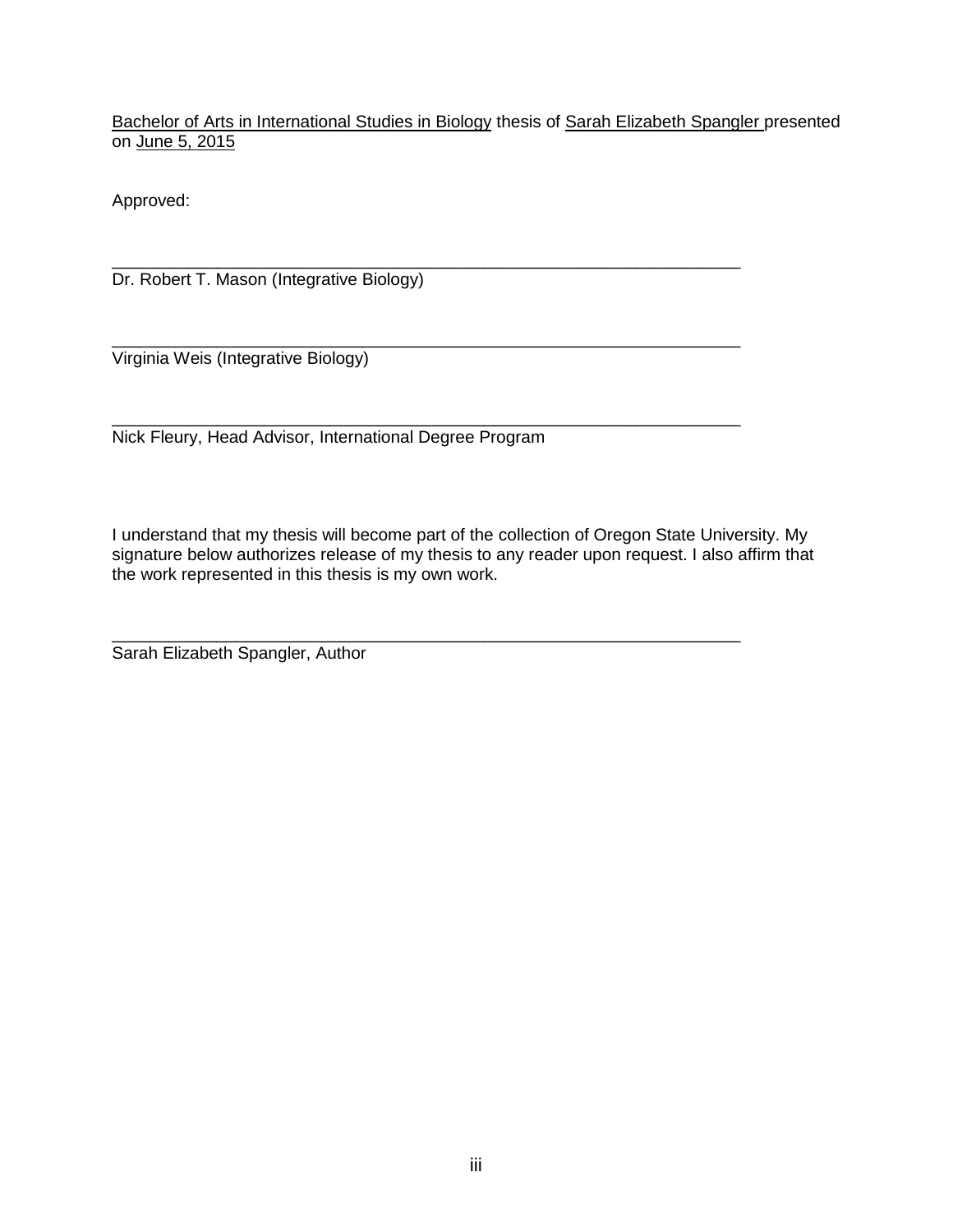## ACKNOWLEDGEMENTS

 The author expresses sincere appreciation to mentor Dr. Robert Mason and advisor Nick Fleury for their guidance and support, fellow INTL 408 classmates for their insight and shared misery, and friends and family for their love and patience.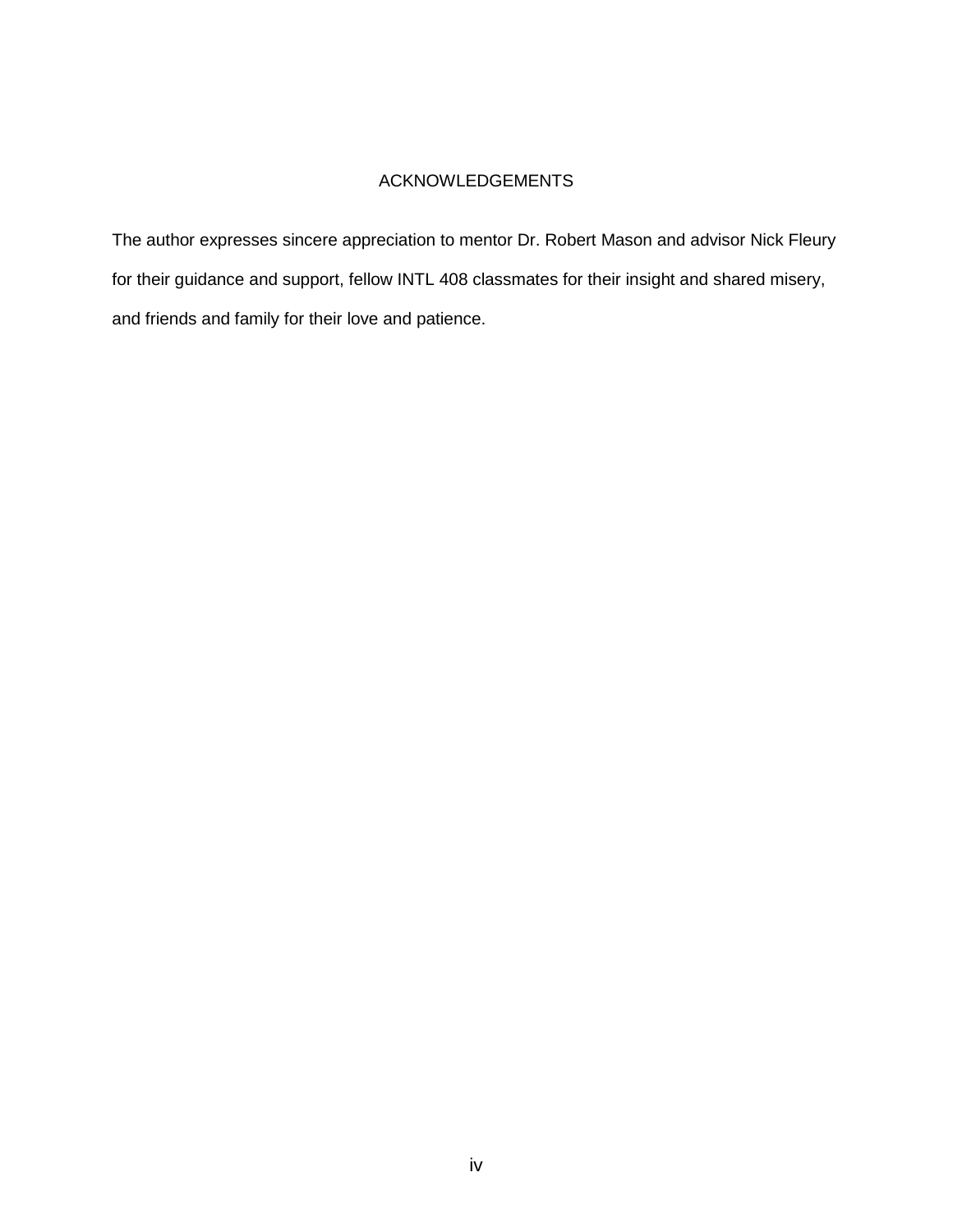# TABLE OF CONTENTS

| 1              |     |  |  |  |
|----------------|-----|--|--|--|
|                | 1.1 |  |  |  |
|                | 1.2 |  |  |  |
|                | 1.3 |  |  |  |
|                | 1.4 |  |  |  |
| $\overline{2}$ |     |  |  |  |
|                | 2.1 |  |  |  |
|                | 2.2 |  |  |  |
|                | 2.3 |  |  |  |
|                | 2.4 |  |  |  |
| 3              |     |  |  |  |
|                | 3.1 |  |  |  |
|                | 3.2 |  |  |  |
|                |     |  |  |  |
| $\overline{4}$ |     |  |  |  |
|                | 4.1 |  |  |  |
|                | 4.2 |  |  |  |
|                | 4.3 |  |  |  |
| 5              |     |  |  |  |
|                | 5.1 |  |  |  |
|                | 5.2 |  |  |  |
|                | 5.3 |  |  |  |
|                | 5.4 |  |  |  |
|                | 5.5 |  |  |  |
|                | 5.6 |  |  |  |
| 6              |     |  |  |  |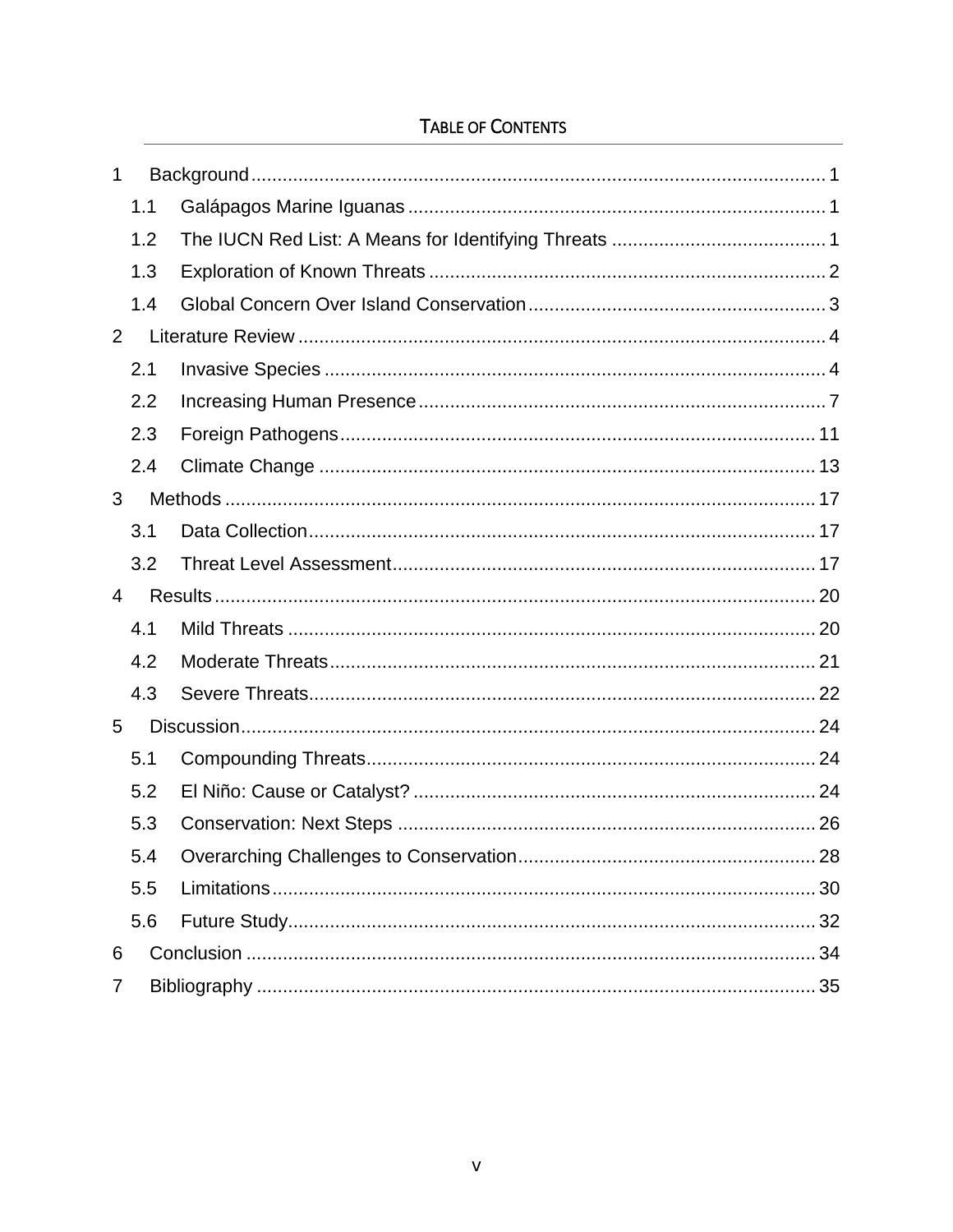## 1 LIST OF FIGURES

| Figure 3. Number of residents and annual tourists in Galápagos Islands, 1950-20108 |  |
|------------------------------------------------------------------------------------|--|
|                                                                                    |  |
|                                                                                    |  |

## 2 LIST OF TABLES

[Table 1. Relative risks of current threats to marine iguana populations. ....................... 20](#page-26-2)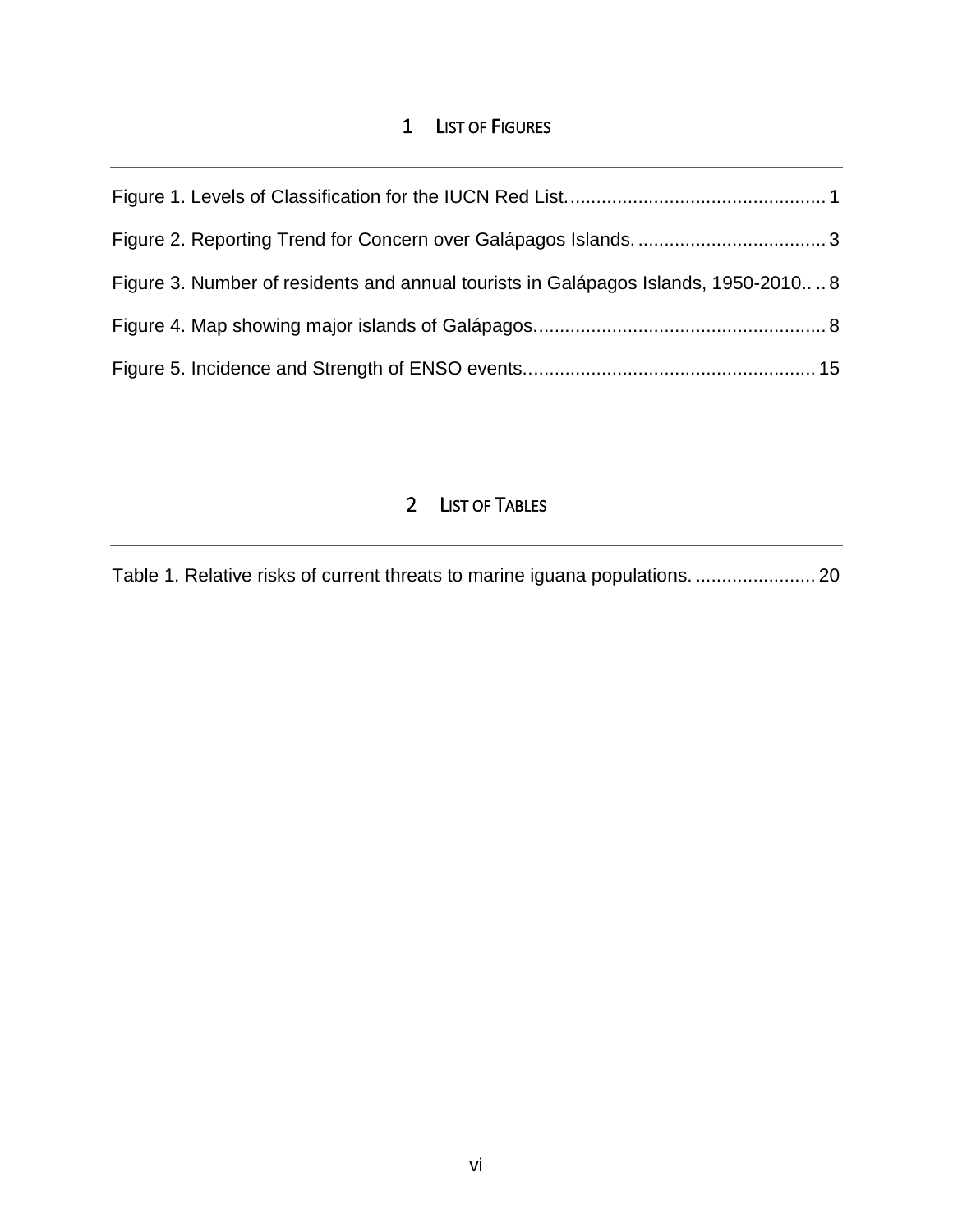## 1 BACKGROUND

#### <span id="page-7-1"></span><span id="page-7-0"></span>1.1 GALÁPAGOS MARINE IGUANAS

 The Marine Iguana (*Amblyrhynchus cristatus*) is one of the many endemic species of the Galápagos Islands, meaning that it is found nowhere else in the world. It is unique studied have seen steady population declines over the years. The Galápagos marine iguana was initially classified as "rare" from 1986 until 1996, when it was then classified as "vulnerable" by the International Union for Conservation of Nature (IUCN). because it lives on land and forages for food in the ocean, making it the world's only sea-going lizard. There are seven subspecies in isolated populations on ten islands in the archipelago. Total population size is unknown, as surveys have never been conducted on the majority of these populations. However, populations that have been

#### <span id="page-7-2"></span>1.2 THE IUCN RED LIST: A MEANS FOR IDENTIFYING THREATS

 The IUCN Red List is the categories for species at risk of concern" to "extinct." The classified as "Vulnerable" by the predominant guiding force in establishing the degree to which a species is threatened. The extinction range from "least Galápagos Marine Iguana is



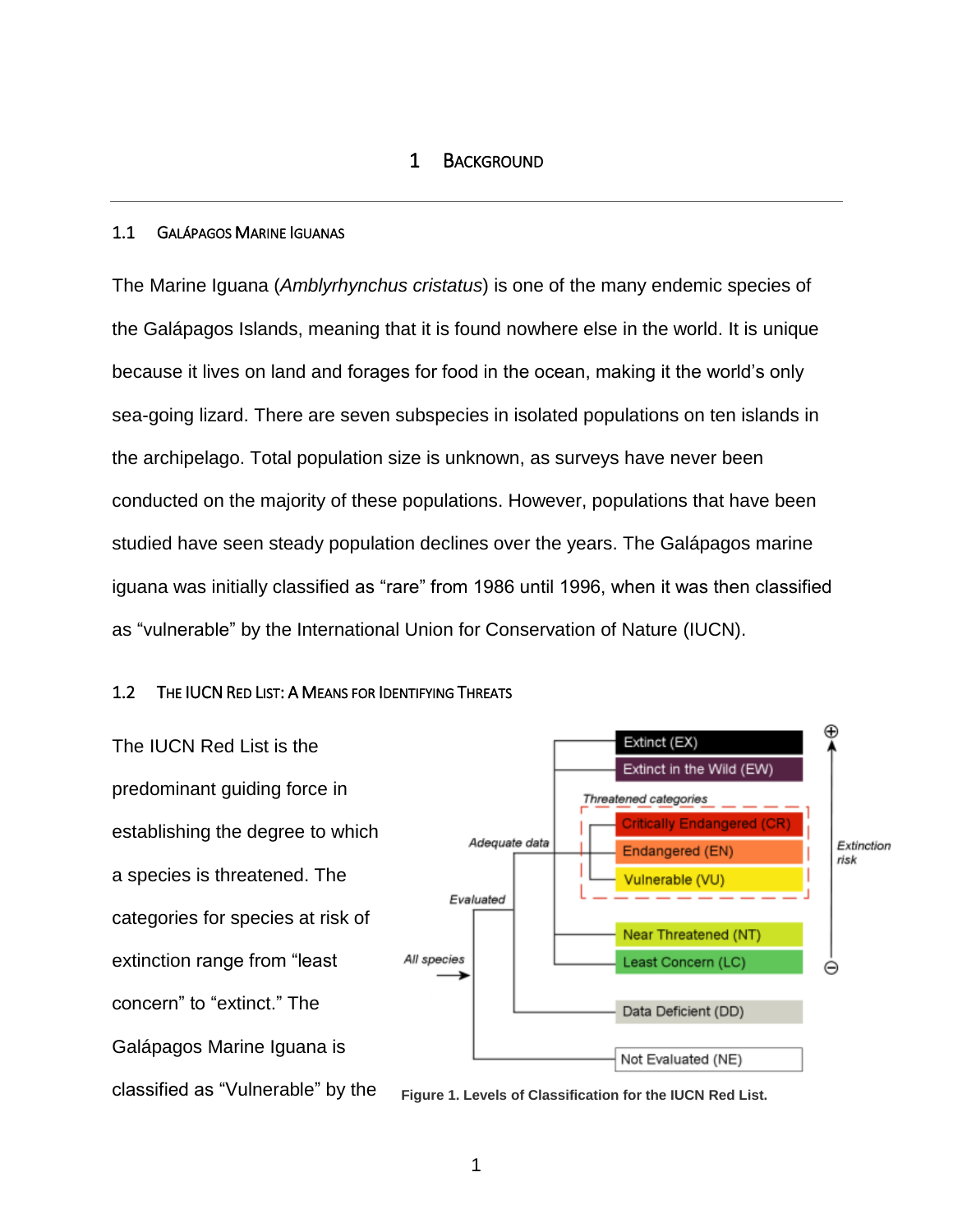(IUCN Red List Categories and Criteria Version 3.1, 2000). The classification of "Vulnerable B2ac(iv)," which means their status as vulnerable is because of their area of (Nelson et al. 2004). These factors make them reproductively unstable and at a high IUCN, meaning that it is "considered to be facing a high risk of extinction in the wild" vulnerable is assigned based on criteria: having a small or decreasing population size, having a small or unstable geographic range, and/or having a statistical probability of extinction between 10-20% in the next 100 years (IUCN Red List Categories and Criteria Version 3.1, 2000). Marine iguanas are listed as more specifically as occupancy, which is less than 2000km2. Marine iguanas have fragmented populations in fewer than 10 locations, and extreme fluctuation in the number of mature individuals risk of becoming endangered.

 climate change and severe weather (Nelson et al. 2004). While this information is useful The IUCN website lists the threats to marine iguanas as: Invasive species, oil spills, for identifying threats, it does not tell conservationists which threats to the species are the most prominent and thus offers no way to prioritize conservative action. Further research must be conducted by scientists to determine what steps will be most effective in the protection of a species.

#### <span id="page-8-0"></span>1.3 EXPLORATION OF KNOWN THREATS

 introduction of foreign pathogens. The goal of this thesis is to examine the strength of Much has been written on the effects of the three threats listed: invasive species, oil spills and climate change. However, there are other factors that threaten the species such as increases in tourism, a growing residential population, and the potential for the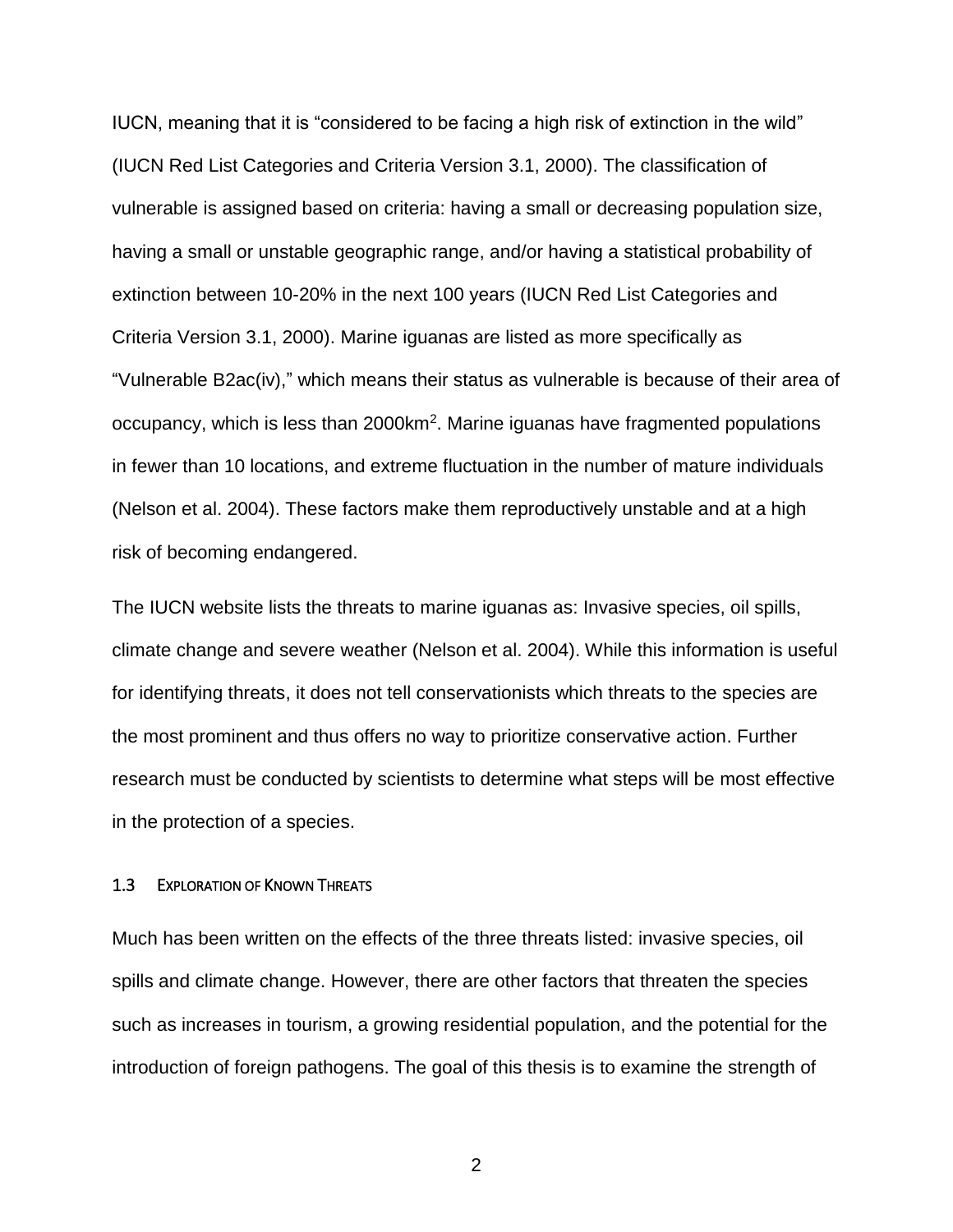each of these threats individually, to discuss the possibility of compounding threats, and finally to identify those threats upon which to focus marine iguana conservation.

## <span id="page-9-0"></span>1.4 GLOBAL CONCERN OVER ISLAND CONSERVATION

 the well-being of the Galápagos This is demonstrated by the Galápagos Islands by the World 2014). The park was listed as a In recent years, global concern for Islands as a whole has decreased. decrease in deliberation over the Heritage Committee since 2012, as shown in Figure 2 (UNESCO,



**Figure 2. Reporting Trend for Concern over Galápagos Islands.** *The relative frequency at which the World Heritage Committee deliberated over the Galápagos Islands* 

 World Heritage Site in Danger in 2007 due to threats from invasive species, tourism and over-fishing. However, it was then removed from the Danger List in 2010 following Centre, 2010). progress in conservation, primarily in their treatment of invasive species (World Heritage

 the health of Galápagos ecosystems is necessary for sustained protection of the The decline in concern for the well-being of the islands seems misguided given the increases in tourism and local populations, higher frequency of environmental contamination and worsening climate change situation. Continued deliberation about islands' many threatened species.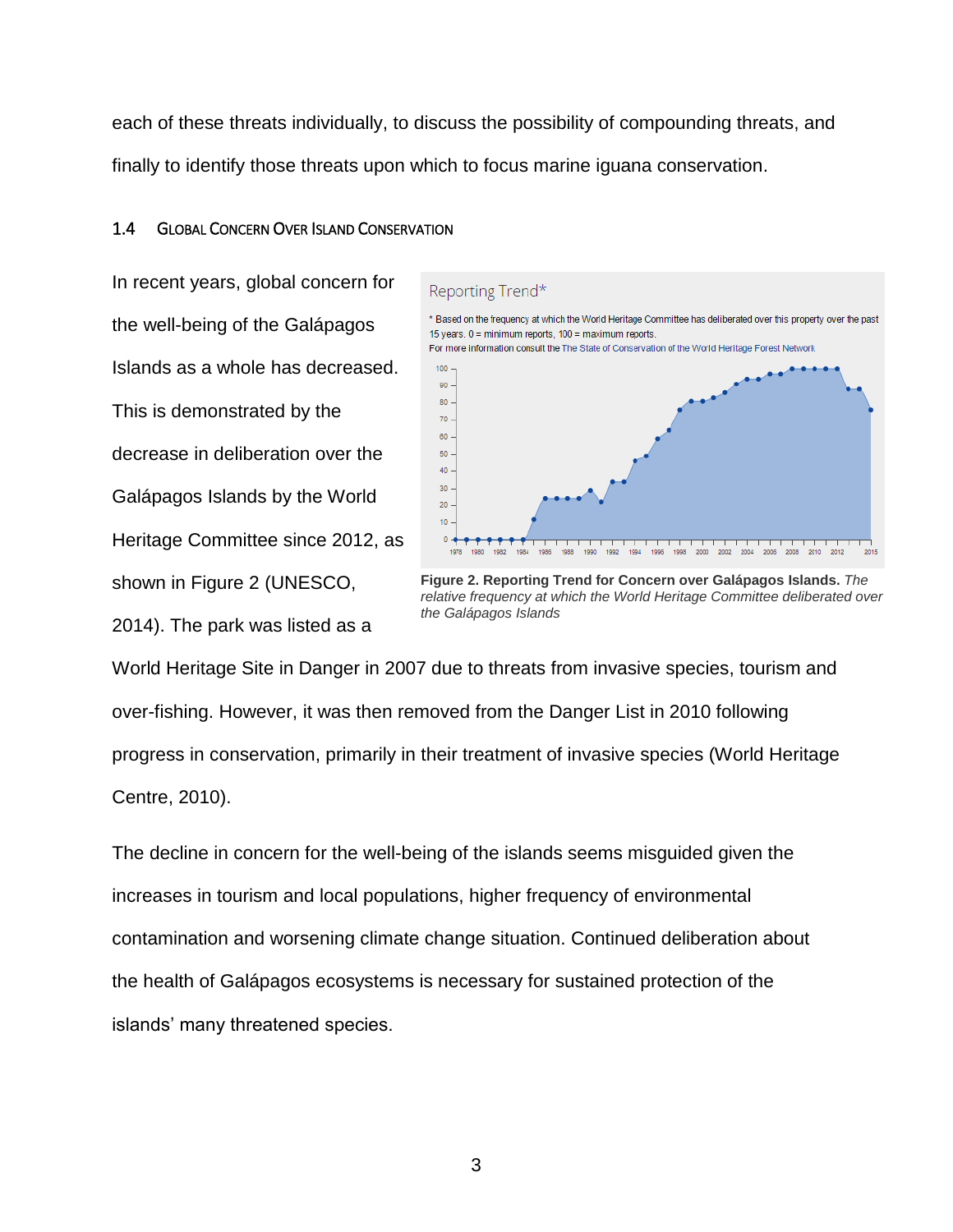#### <span id="page-10-1"></span><span id="page-10-0"></span>2.1 INVASIVE SPECIES

#### 2.1.1 Egg Predation

in the 17<sup>th</sup> or 18<sup>th</sup> century after contact with pirates and whalers, and brown rats (Rat Eradication on Pinzon, 2015). These species outcompete the native rice rats and prey on the eggs of many birds and reptiles. On islands that have invasive rats, some populations of marine iguanas are unable to successfully hatch their eggs. This creates marine iguana populations that are made up almost exclusively of adults (Berger et al. 2007). This age distribution is very unstable these populations will approach zero as older iguanas are not replenished by Invasive black rats (*Rattus rattus*) were first introduced on the islands sometime (*Rattus norvegicus*) were introduced as late as the 1980's by human colonization because while population size may be large, the small proportion of young iguanas indicate a lack of reproductive momentum for the population. This leads to smaller populations in future generations. Unable to hatch offspring, eventually hatchlings.

 effective. Invasive species are not present on all islands. On some of these islands, invasive rats have been eradicated. This has occurred on several of the smaller islands and islets, the largest of them being Pinzon at 17 $km^2$  (Rat However, there are practical solutions to this problem that have shown to be islands, they were never introduced, so the threat has never existed. On other Eradication on Pinzon, 2015). Eradication is completed via island-wide placement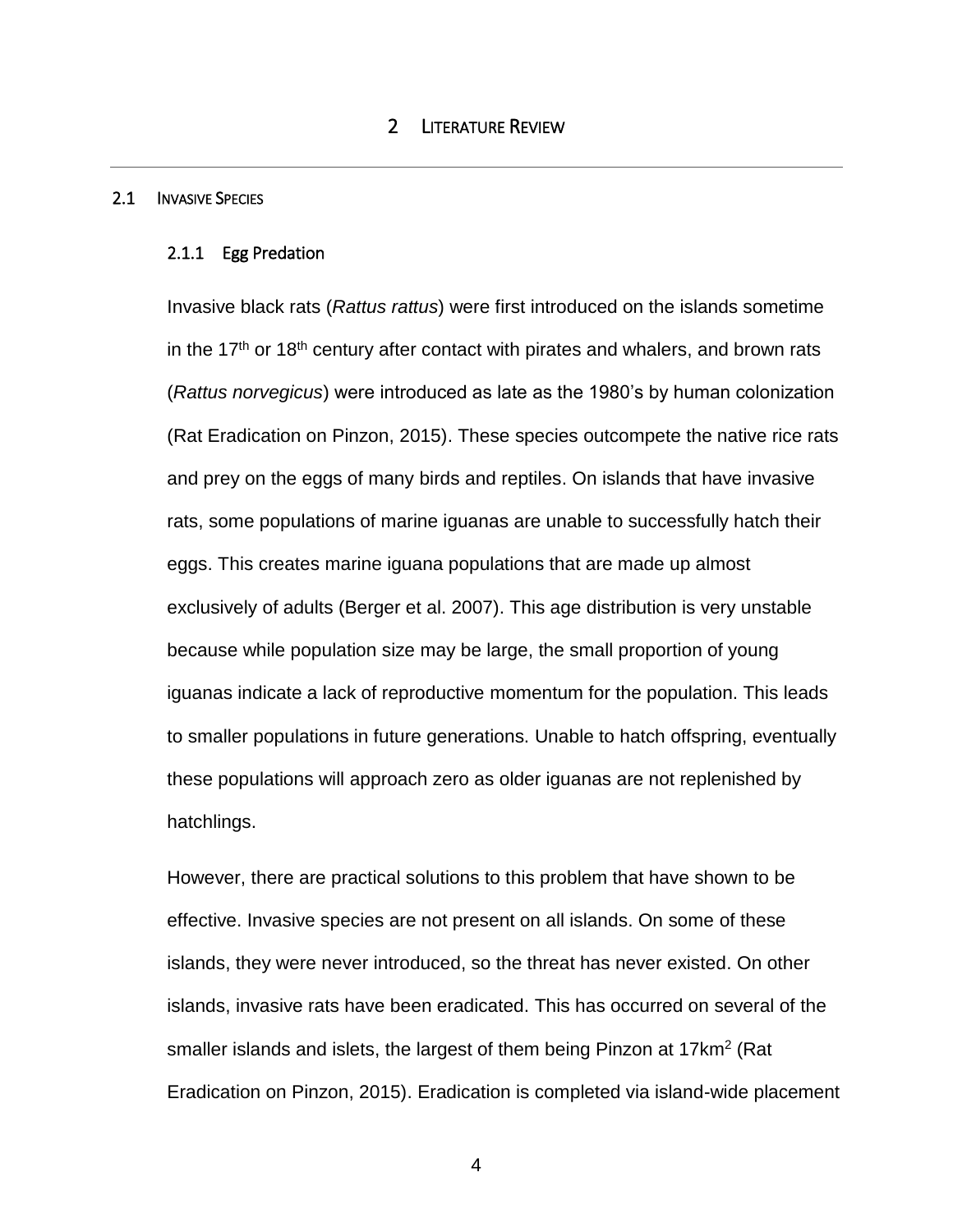and have reported tortoise eggs hatching on Pinzon for the first time in over 100 the future. of rat poison. Surveyors have yet to have encountered a rat yet on the island, years. This gives hope to the possibility of rats being eradicated on all islands in

#### 2.1.2 Adult Predation

 Galápagos marine iguanas have experienced very low levels of predation (Vitousek et al. 2010), and show very low numbers of deaths from marine natural aerial predator, the Galápagos hawk (*Buteo galapagoensis*) (Vitousek et al. 2010). However, the Galápagos hawk is not present on all islands, and predation rates are low on those islands it does inhabit, for two reasons. First, Galápagos hawks are unable to prey upon large adult iguanas. Second, Galápagos hawks prey on other small animals that are easier for them to capture and eat, so their predation efforts are not highly focused on marine iguanas (Berger et al. 2007). They are often able to prey upon adult iguanas who have been weakened by starvation or the costs of reproduction (Wikelski & Nelson, throughout their evolutionary history. They have no natural terrestrial predators animals such as sharks or sea lions (Berger et al. 2007). They do have one 2004).

 learned anti-predator responses. In the case of marine iguanas, their evolutionary Because of this relaxed predation, marine iguanas have acquired and retained very few anti-predator characteristics. Animals typically have both innate and history has not given rise to a strong responses in either category.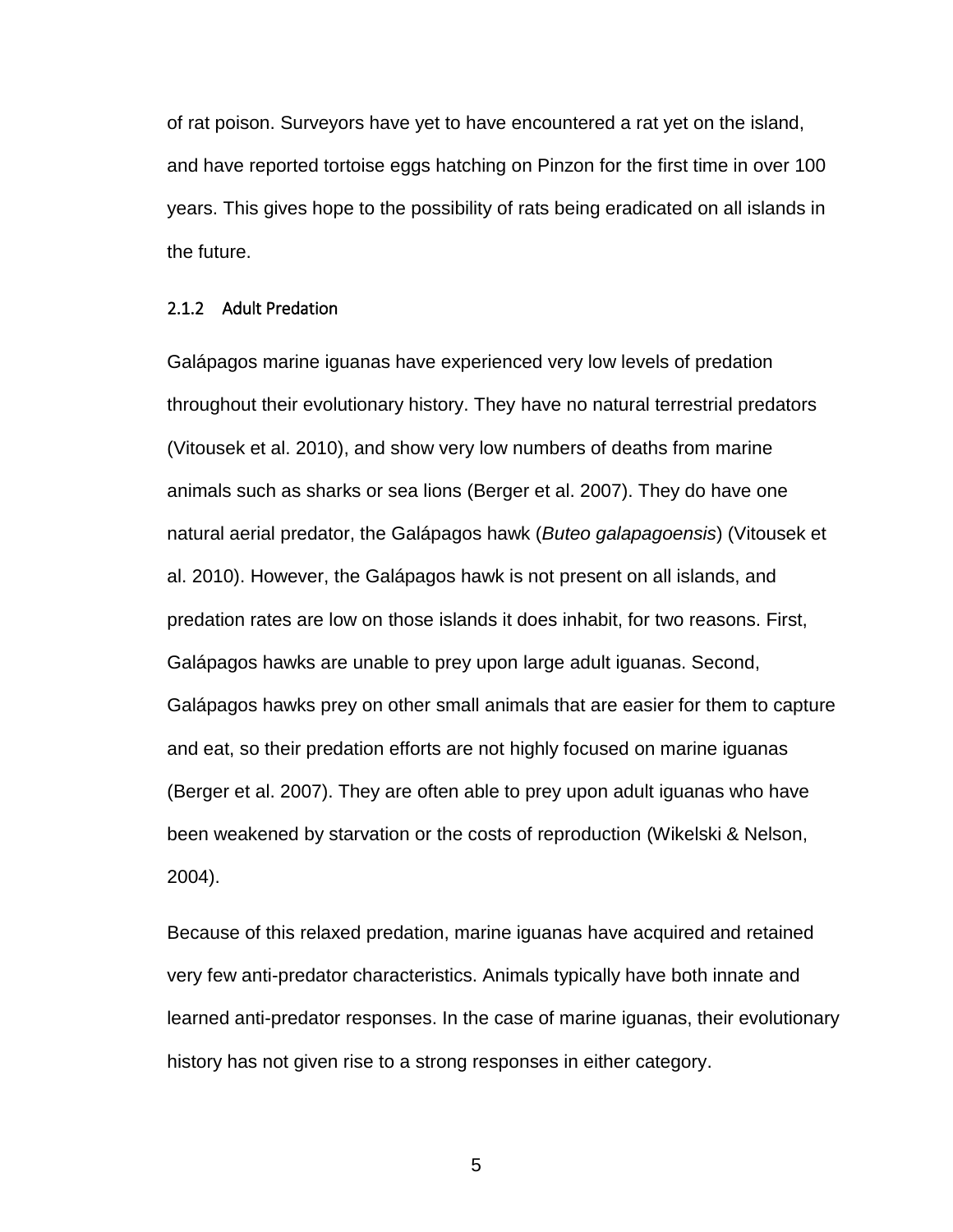reason, lack of the instinct to flee has likely been an adaptive trait in marine Examples of lacking innate response are their inability to recognize unfamiliar animals as predators and their lack of a stress response to novel predators (Berger et al. 2007). Evolutionarily, this lack of a stress response may have been adaptive because flight is energetically expensive and perceiving benign animals as threats would waste energy. In most cases throughout their evolutionary history, mounting a large response to perceived predators would have used up energy that could have been used for other more beneficial activities such as foraging or reproduction. Flight from an established territory would also result in lower reproductive success for territorial males (Vitousek et al. 2010). For this iguanas.

 animal is very close before fleeing, and their flight response is not powerful enough to successfully escape. Marine iguanas do show some signs of learned that facilitate that learning (i.e. first attack by predator) often lead to their death not strong enough, and does not occur early enough to escape the predator. For humans. In nature, the opportunity to learn escape behaviors often does not Behaviorally, marine iguanas show low levels of wariness to novel predators. When approached by humans and other unfamiliar animals, they wait until the wariness, as most exhibit a slight stress response and flight behavior upon second attempts at capture by humans. However, the learned behaviors are not enough to protect the species against introduced predators because the events (Vitousek et al. 2010). The flight response they do exhibit on second contact is example, marine iguanas are easily captured even on subsequent attempts by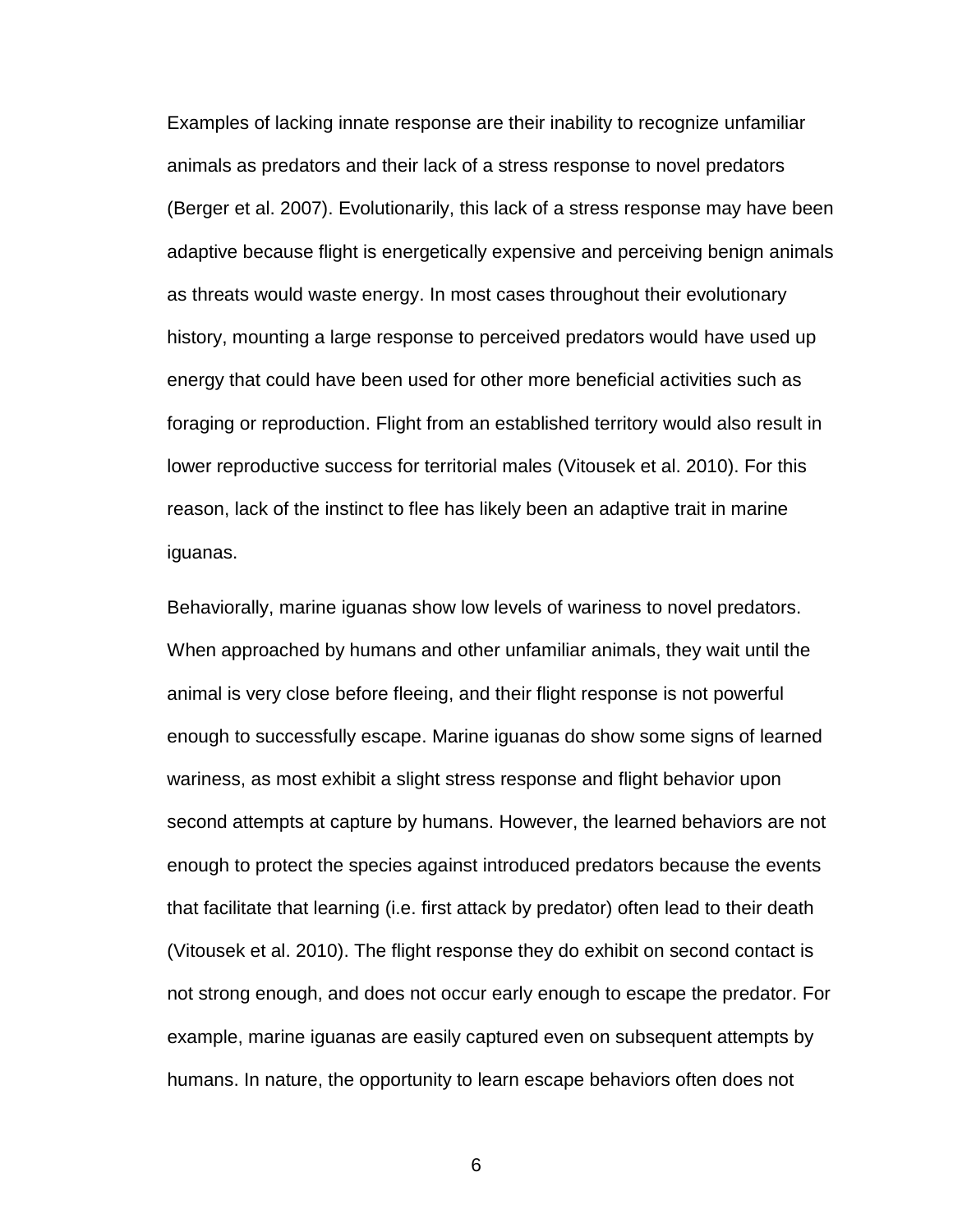arise, as first contact with predators such as dogs and cats usually result in immediate death, or eventual death due to infected bites. By the time the iguanas have developed some behavioral response, it is likely too late and they are either dead or fatally wounded.

#### <span id="page-13-0"></span>2.2 INCREASING HUMAN PRESENCE

 The Galápagos Islands is one of the few places in the world with no native human inhabitants. For the vast majority of their evolutionary history, the Galápagos wildlife has existed in isolation from human contact. This makes them particularly vulnerable to human presence, as they lack evolutionary and behavioral adaptations for coping with the impacts of humans.

 The first recorded Western contact with the islands was in 1535 by Spanish bishop Fray Tomas de Berlanga (Markham, 1892). After discovery of the islands, whalers and pirates often visited to gather resources and food. The Galápagos Islands were to the Galápagos and established themselves on Santa Cruz and San Cristobal. The population steadily began increasing, but at a much slower rate than observed today. In year, fueled by the opportunities introduced by the booming tourism industry 1998 with *The Galápagos Special Law of 1998*, but it was ineffective in controlling annexed by Ecuador in 1832. Some of the islands were briefly populated in the 1800s and early 1900s, but the settlements did not last. Beginning in the 1920s, settlers came the past century, the number of residents has been increasing by as much as 6% per (Galapagos Conservancy, 2015). Efforts to prevent excessive growth were made in population due to loopholes and poor implementation. As illustrated in Figure 1, the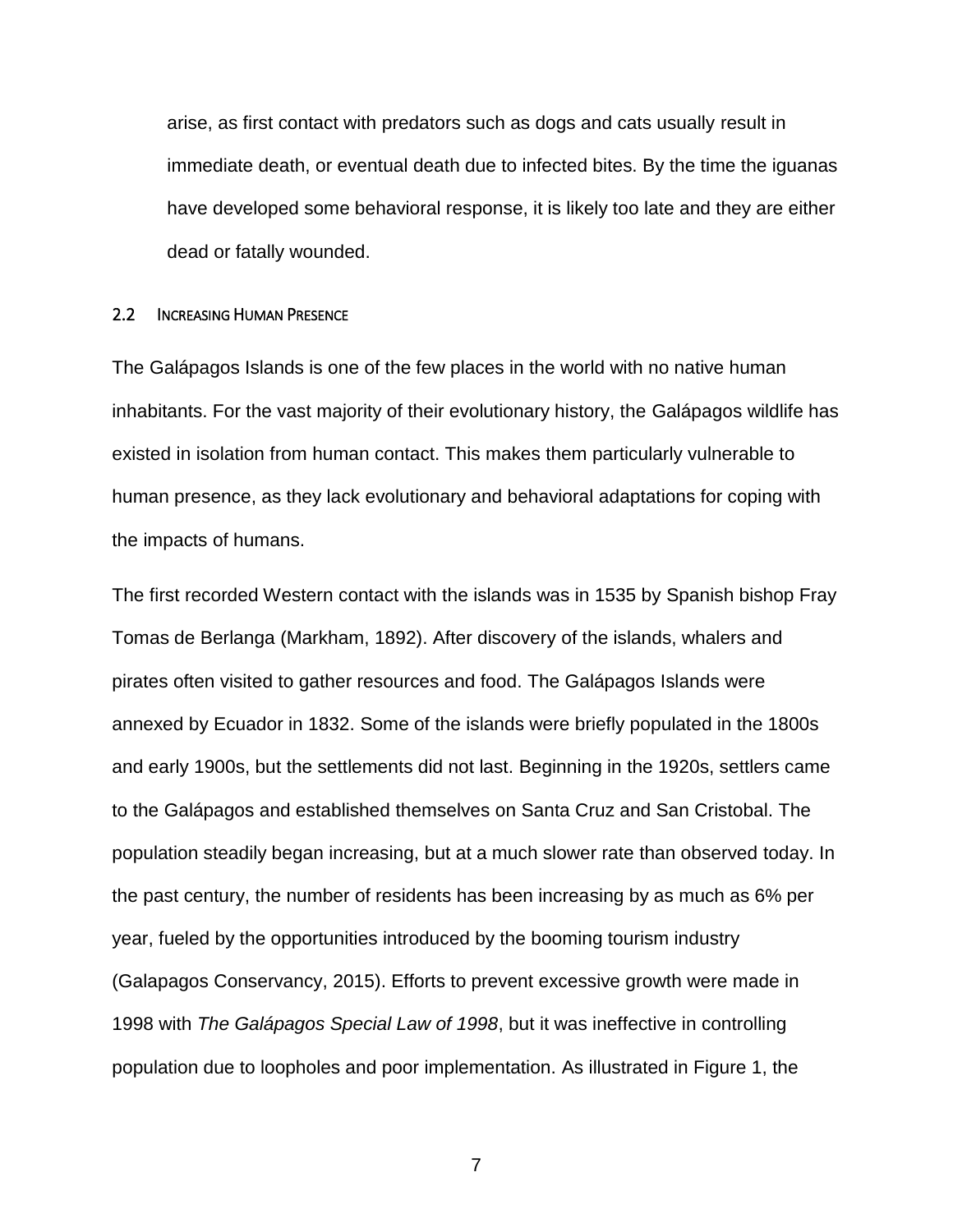

 *tourists have been increasing since the mid-1950s. Experts expect*  **Figure 6. Number of residents and annual tourists in Galápagos Islands, 1950-2010.** *Both number of residents and these numbers to continue to increase. Source: Galápagos Conservancy.* 

 number of residents in the Galápagos has grown from less than 5,000 in 1950 to over 25,000 currently with inhabitants on 5 out of the 18 main islands.

The islands first opened up to large scale tourism in the 1960s, just after becoming a national park. At first, most tourism was via cruise

 opportunities has opened up the market for people of all socioeconomic statuses. In ships that were well-regulated. However, a rise in low-budget land-based tourist

2014, the island saw 215,691 tourists, an increase of 6% from the year before. To meet

 their own low-budget tourist companies. Some of these small companies are unregulated and hire unofficial guides. This may prevent national park rules being enforced, reducing the the demands of increasing tourism, many entrepreneurs come to the islands and started effectiveness of restrictions on land use.

## 2.2.1 Direct Human Contact



Visitation of tourists to animal breeding *Floreana and San Cristobal), are shown.*  grounds has been hypothesized to cause chronic stress in many animals. To test this, Romero & Wikelski (2002) measured the amount of corticosterone in the

 **Galápagos***. The major islands, including the five*  **Figure 10. Map showing major islands of**  *inhabited islands (Isabela, Santa Cruz, Baltra,*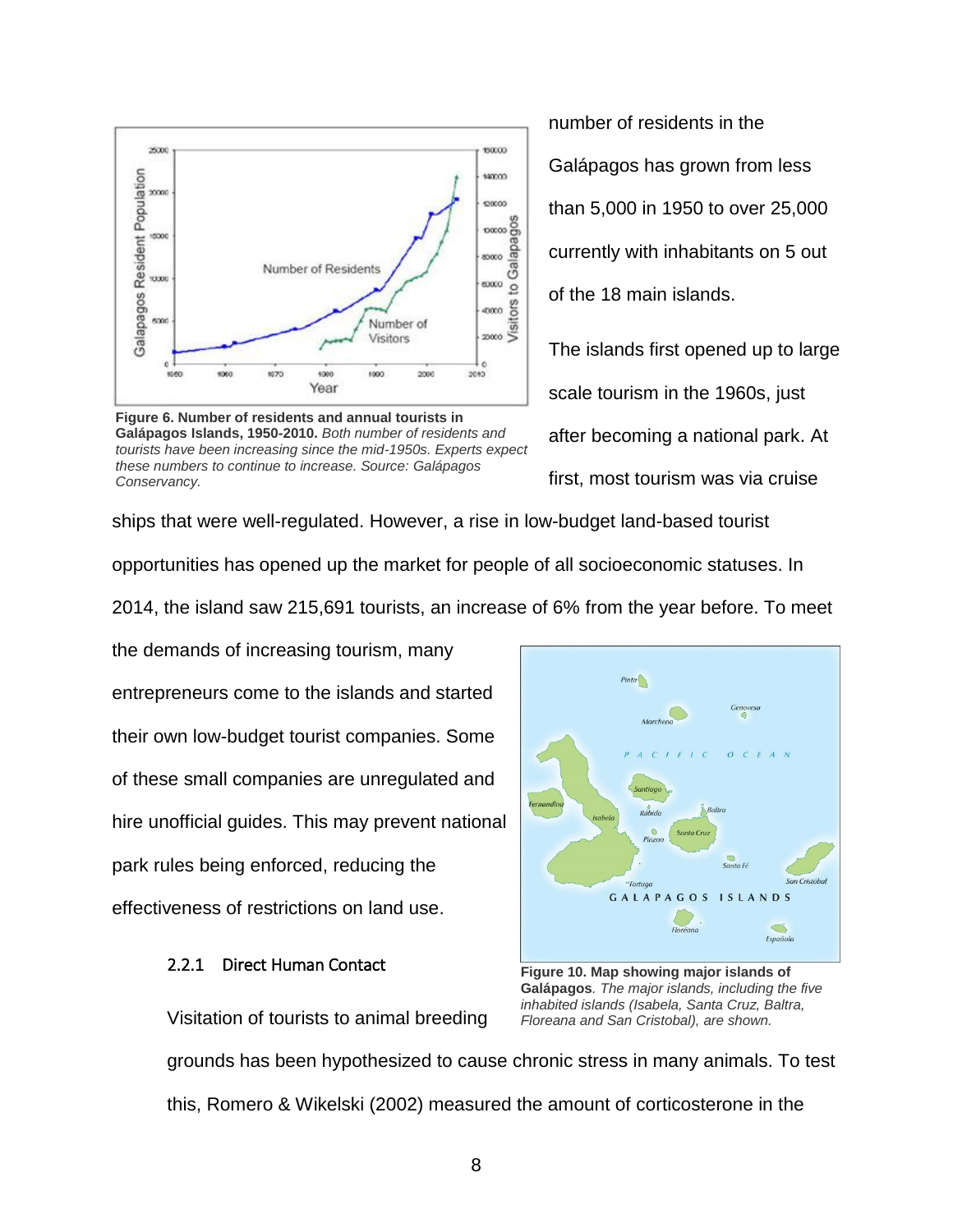levels expected in a chronically stressed population. They found that blood stress response is not necessarily beneficial. During periods of high stress, a stronger corticosterone response aids animals in efficient use of energy (Romero blood of marine iguanas in sites near or far from heavily-trafficked tourist areas. Initial corticosterone levels and levels taken 30 minutes after capture were below corticosterone levels in iguanas close to tourist trails returned to normal more quickly after capture than iguanas naïve to humans. The authors posit that the presence of tourists in breeding areas is not a source of chronic stress in iguanas, and that iguanas in these areas have dampened part of the stress response pathway. They claim that these are mixed results, as a weakened & Wikelski, 2002).

 physiological functions that contribute to an animal's survival. Factors examined included stress hormone levels and immune system responses during both differences in baseline corticosterone levels among sites, iguanas at tourist sites unclear, there is strong evidence that increased human presence has altered a complex system that could have many downstream effects (French et al. 2010). complex system that could have many downstream effects (French et al. 2010).<br>The study by French et al. (2010) also observed marked effects on the immune However, a later study by French et al. (2010) showed that tourism alters many breeding and non-breeding seasons at multiple sites. While there were no showed elevated stress-induced corticosterone levels. This conflicts with the previously mentioned study, which indicates that stress responses in this species are plastic. The combined results indicate that while the specific effects are

response in marine iguanas in tourist sites. Iguanas in tourist sites show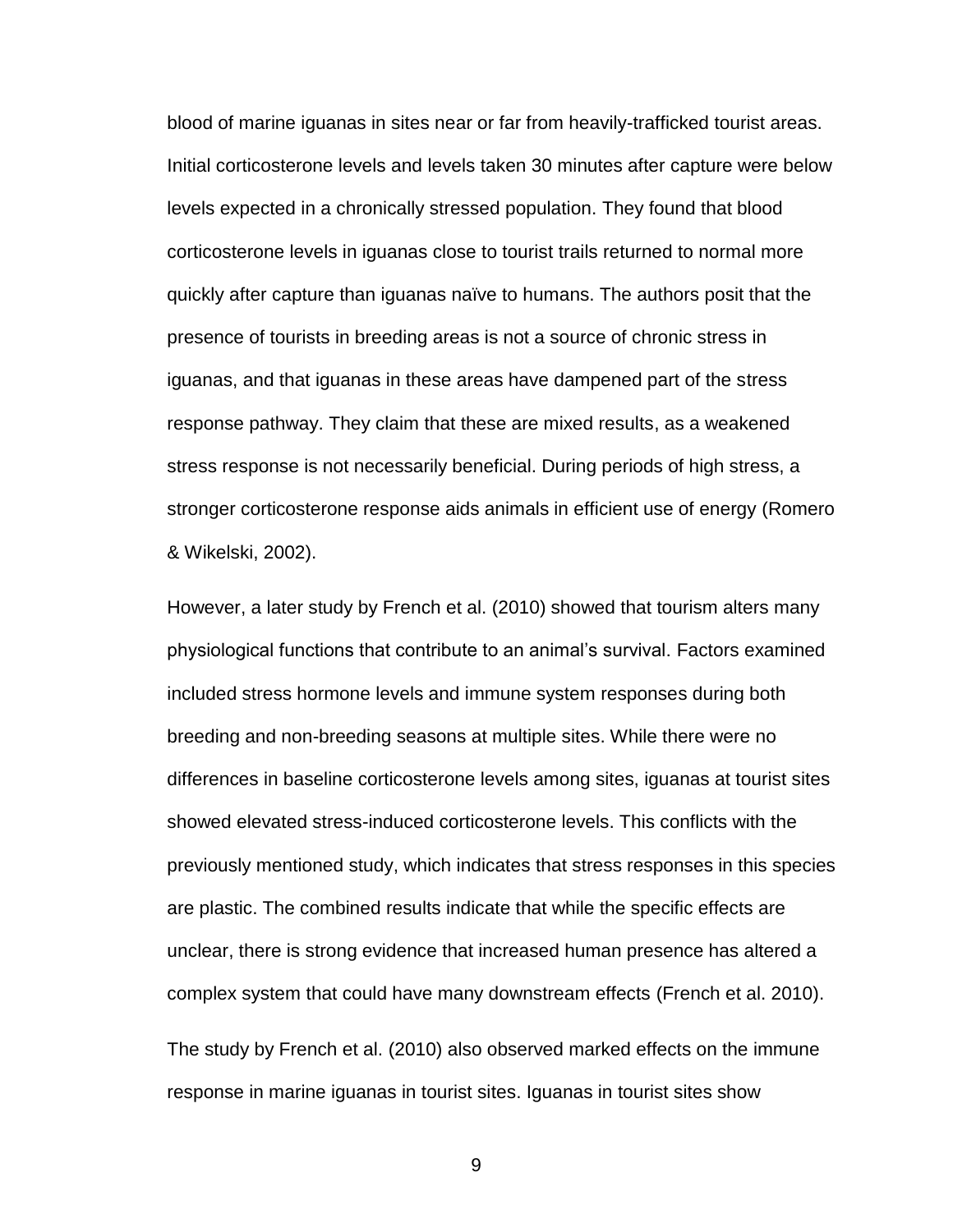ability was not shown to be reduced in areas high in tourism. Based on these at tourist sites might not be significantly immuno-compromised compared to non- tourist sites. However, during times of acute or chronic stress, they likely have suppressed wound healing and total hemolytic complement activity, both of which are indicative of stress-induced immunosuppression. Conversely, bacterial killing findings, the authors hypothesized that during non-stressful conditions, animals reduced immune defenses (French et al. 2010).

#### 2.2.2 Environmental Disasters

 numbers of cargo ships, airplanes and boat traffic on the islands. This leads to an consumer products, construction materials and fuel. The transportation of food and resulted in a 62% mortality rate in marine iguanas on the island of Santa Fe in the following year (Wikelski et al. 2002). Scientists are not certain of exactly what effect the spill had on iguanas, though the leading hypothesis is that the oil killed Increases in both residential and tourist demands for resources means higher increased risk of environmental impacts from pollution. With increasing local and tourist populations comes an increased need for imported goods. Resources are brought to the islands on cargo boats from the mainland. This includes food, other toxic materials is of large concern because of the risk of spills in the event of an accident. The most severe incident in recent history was the 2001 grounding of the tanker Jessica. While initially it was categorized as a near-miss, this disaster bacteria in the gut of the iguanas, rendering them incapable of digestion. The iguanas on Santa Fe were found to be significantly more stressed than iguana on Genovesa, another island with similar geography and environmental conditions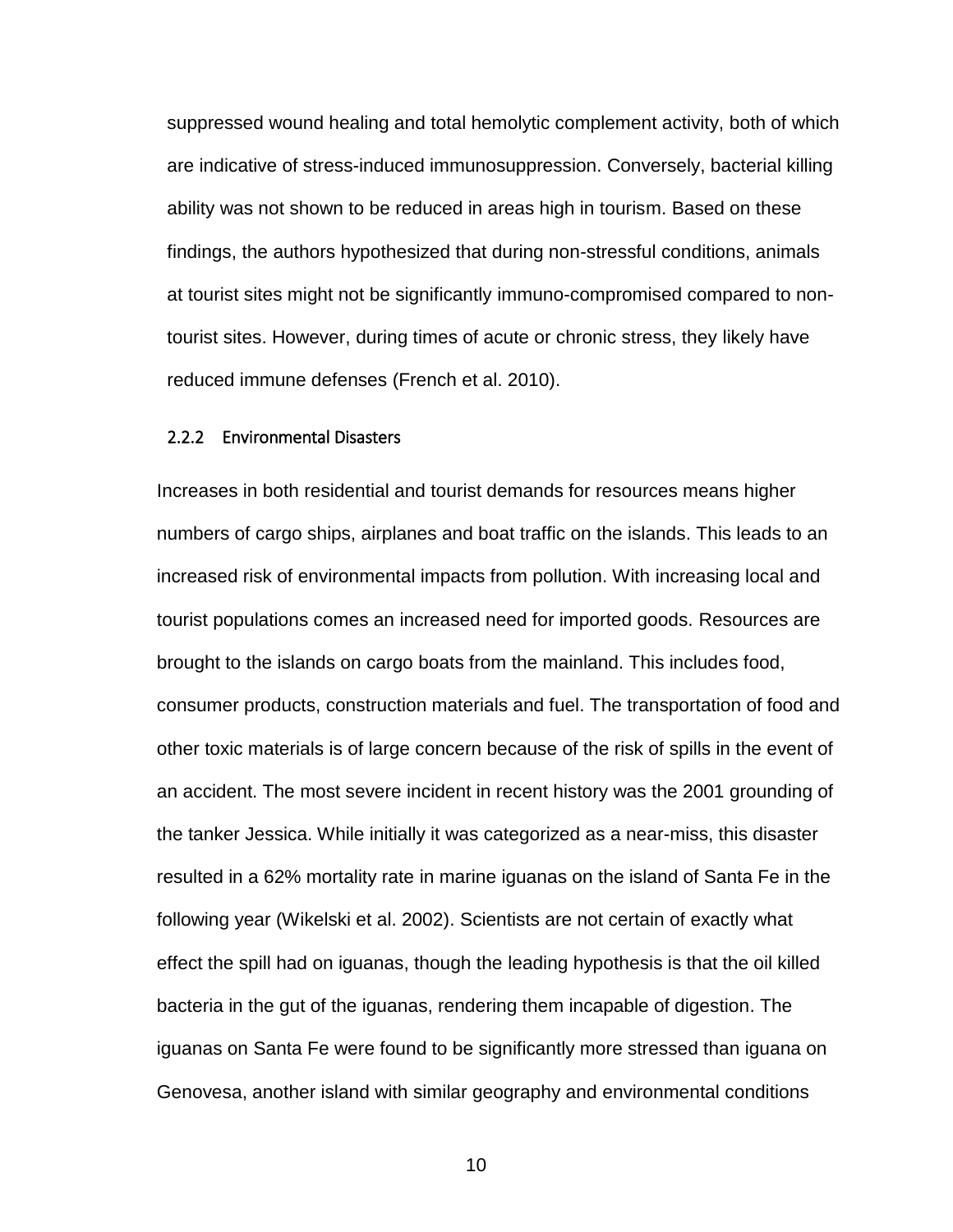that was not exposed to the spill. It is assumed that the lack of food stressed the iguanas and this contributed to the high mortality rate.

 In January of this year, a freighter containing 1,400 tons of products including immediately began removing fuel from the freighter to prevent a future spill. The significant risk of the ship spilling some of its cargo, which included polluting precautions must be taken to prevent accidents such as these from further 13,000 gallons of fuel ran aground in Shipwreck Bay on San Cristobal. While no oil was spilled in this accident, Ecuador declared a state of emergency and government also sought to refloat the freighter, a costly project. Scientists argued that while there was no apparent damage to the island's ecosystem, there was a chemicals (Alvaro, 2015). This accident is another example of a near-crisis in the Galápagos that could threaten the marine biodiversity of the islands. Further damaging life in the Galápagos.

#### <span id="page-17-0"></span>2.3 FOREIGN PATHOGENS

 amphibians, who are noted as being a highly vulnerable group (Gibbons, et al., 2000). However, due to the isolation of marine iguanas from the mainland for millions of years, the species is likely to have a naïve immune system. Pathogenic viruses, bacteria and Reptiles are typically not highly susceptible to disease and parasites when compared to fungi have continued to evolve on the mainland and marine iguanas lack a genetic immune resistance to them. Should they be make their way to the islands, the impact could be deadly. Given the high tourist traffic, there exists a possibility for diseases to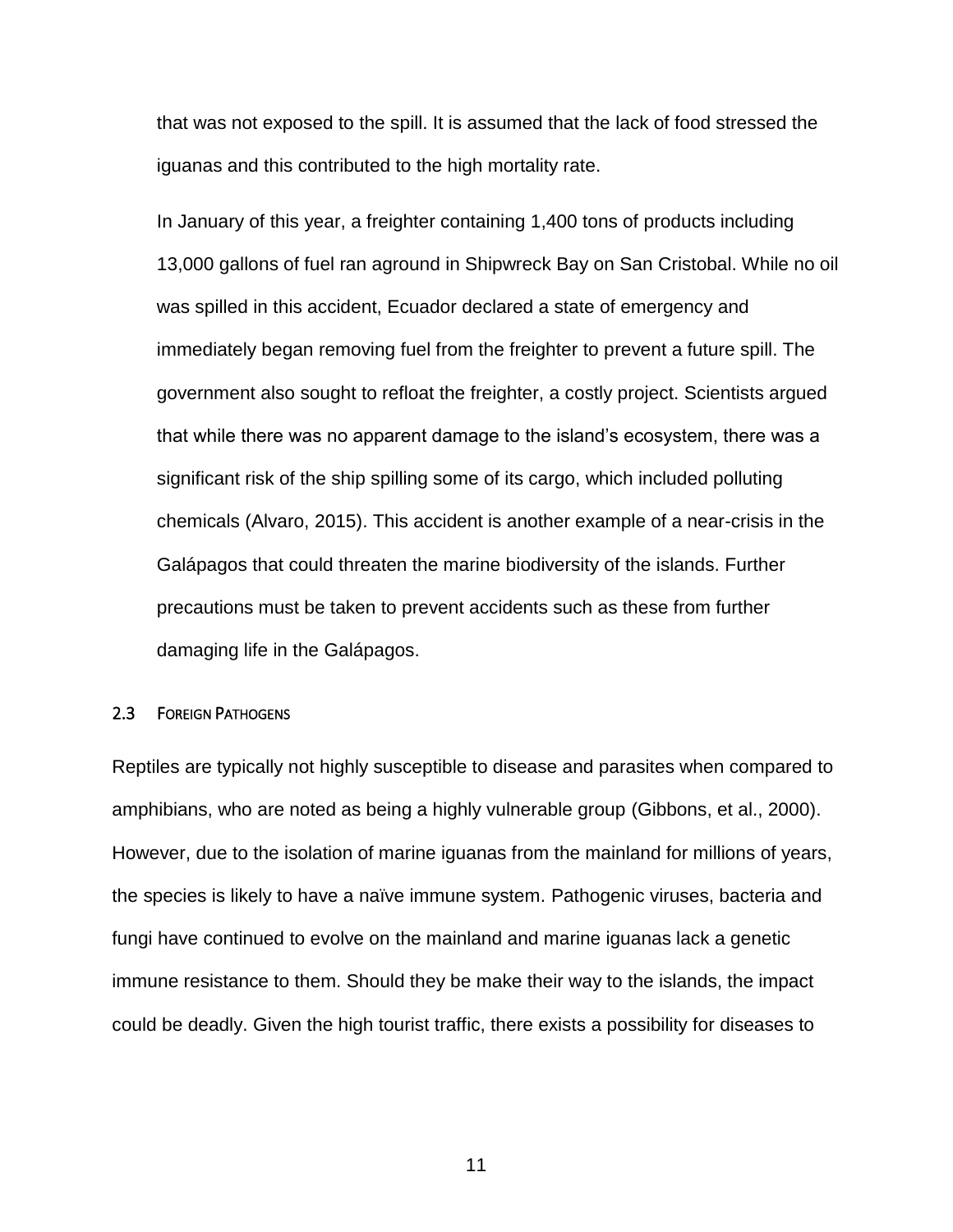world. world.<br>Currently, the most serious threat of disease comes from the black salt-marsh mosquito be brought to the islands from not only the South American mainland, but around the

 which colonized the Galápagos Islands naturally over 200,000 years ago, could become feed on mammals and birds, but the absence of mammals on the islands has led this the mosquitos analyzed had fed on reptile blood (47% on marine iguanas), compared to allow these mosquitos to spread the virus to each of the islands due to high levels of range that includes birds, mammals and reptiles (Kilpatrick, et al., 2006). Since the species. (*Aedes taeniorhynchus*). A study by Bataille et al. (2009) asserts that this species, a bridge-vector in the transmission of current and future diseases. Mosquitos normally species of mosquitos to broaden its host range to include reptiles. In the study, 58% of 41% on mammals, 16% on humans and 1% on birds (Bataille, et al., 2009). The main concern is that an introduction of the West Nile Virus (WNV) from the mainland could human traffic between the islands, which is concerning because WNV has a wide host black salt-marsh mosquito feeds on all three, it could cause disease in many island

 arrival of foreign pathogens to an island. However, high tourist traffic and the existence the introduction of new pathogens to the islands, and the transfer of existing pathogens between species. The threat of other new diseases is been well documented as it is difficult to predict the of vectors such as the black salt-marsh mosquito suggest that there is potential for both between species.<br>12<br>12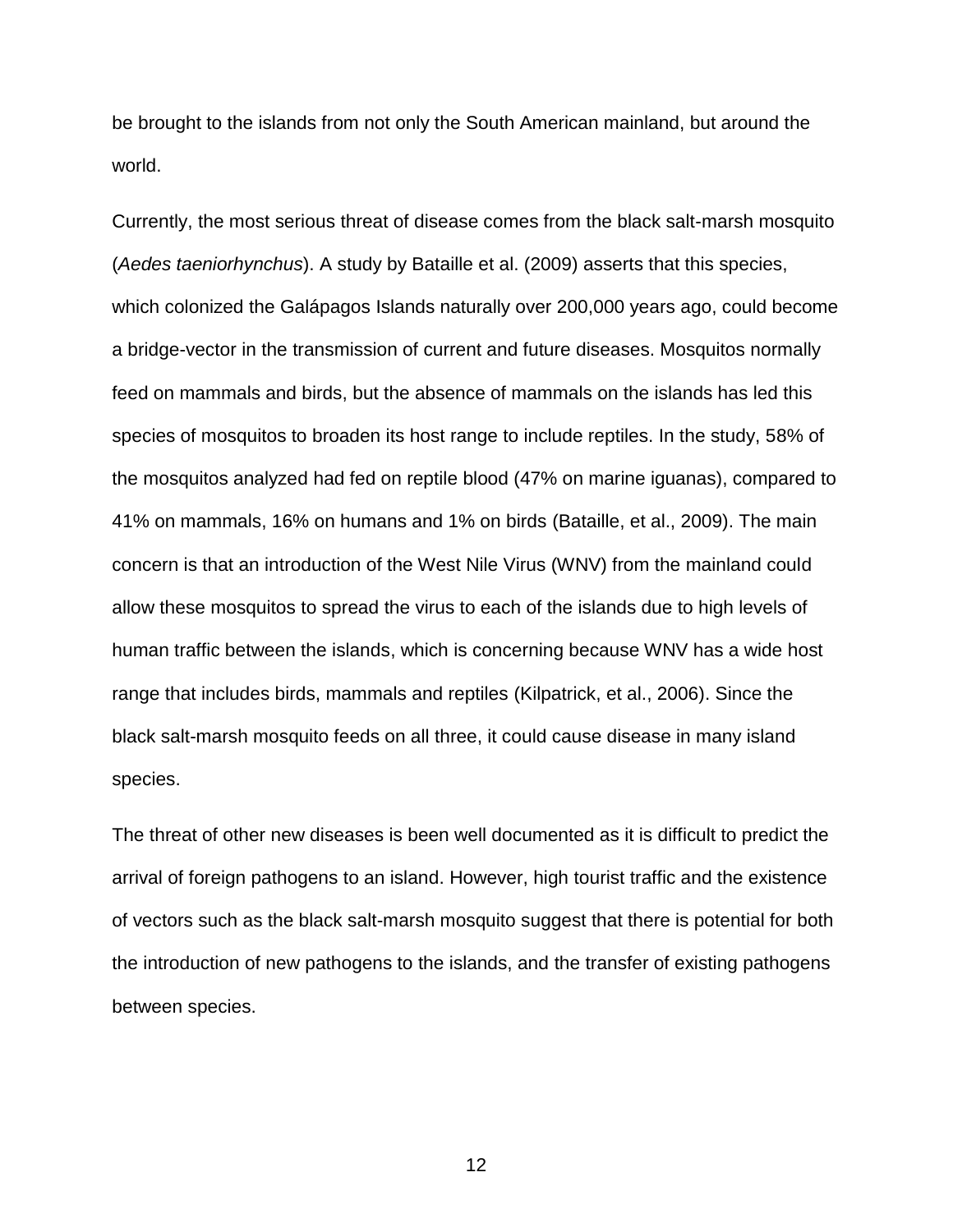#### <span id="page-19-0"></span>2.4 CLIMATE CHANGE

#### 2.4.1 Changing Oceanic Environment

 Given that marine iguanas do all of their feeding in the ocean, changes to ocean gut microbes to digest their food, it is difficult for them to change food sources change their feeding behaviors. They sometimes will forage on brown algae when their preferred red and green algae are not available, but their gut microbes waters would have an effect on their available resources. Because they rely on (Wikelski & Romero, 2003). During periods of starvation, marine iguanas rarely are unable to digest it efficiently, leading to less energy available for other behaviors such as reproduction (Romero, 2012).

 leaving marine iguanas without their food source. Many iguanas could die of starvation, but the few that alter their feeding habits to include brown algae will do so at a cost (Wikelski & Romero, 2003). Digesting this alternative food source will likely not provide them with sufficient energy and nutrients, and they too will likely succumb to starvation. Significant reductions in the available edible algae could occur if even slight changes to the chemical compositions of the ocean occur (Restrepo, et al., 2012). This could come from either a change in temperature or a change in acidity, but it is expected that the two will go hand-in-hand. A rise in ocean temperature or an increase in acidity could wipe out the green and red algae,

 iguanas dive into the ocean and feed on seaweed on the floor before returning to Changes to the sea level could also negatively impact the iguanas. Marine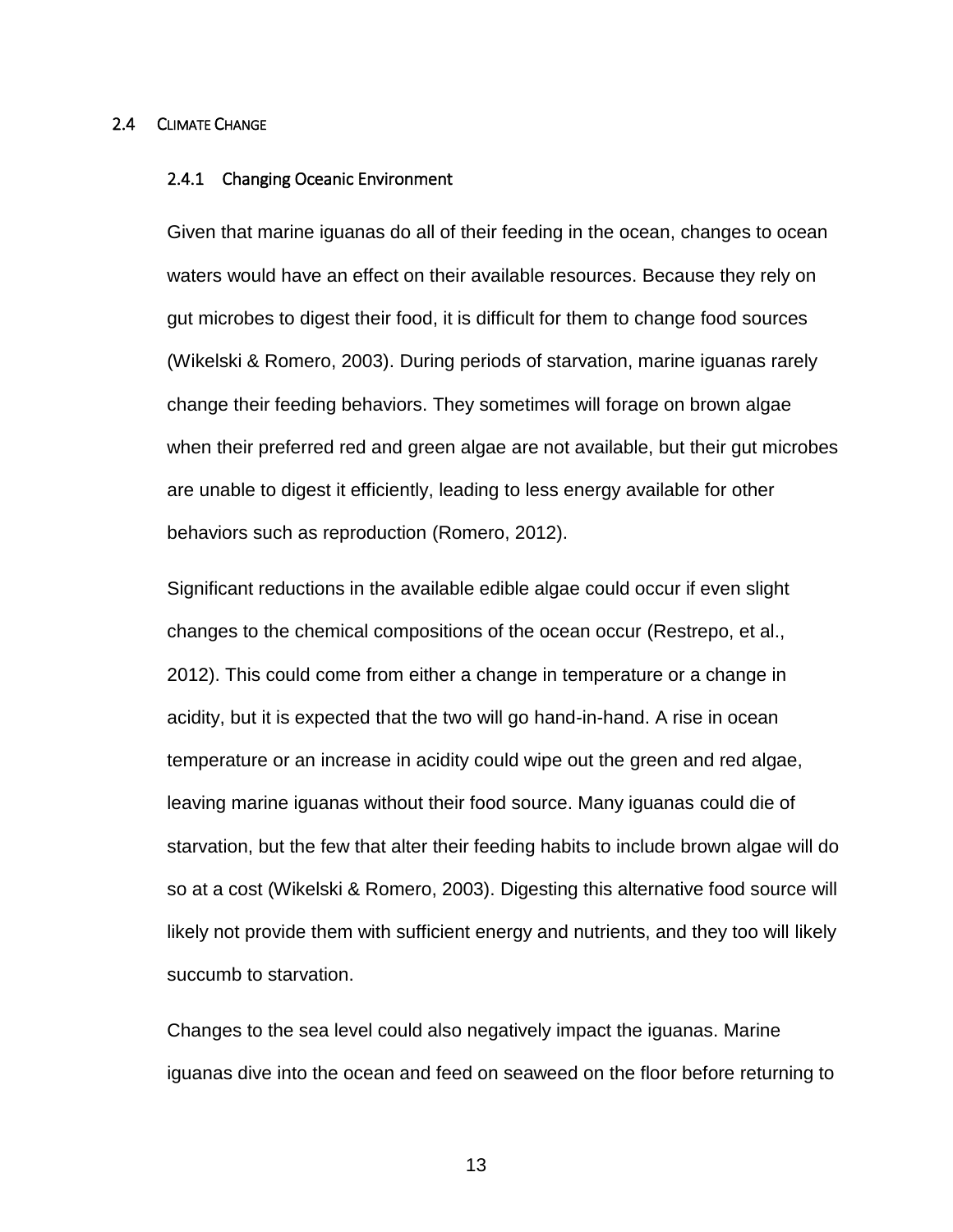the rocky shore to bask in the sun and regain their depleted energy (Wikelski & could add a significant distance to their journey and push a lot of their food out of Nelson, 2004). If the sea levels rose, the location of this seaweed may change. If the distance between the shoreline and the algae increased, or if it shifted deeper into the water, marine iguanas would be unable to reach it, or would only be able to spend a short time foraging. Their limited swimming capabilities and difficulty maintaining temperature in water mean that even a slight increase in sea level reach.

#### 2.4.2 El Niño: Anthropogenic Effects on a Natural Phenomenon

 Global climate change is specifically problematic when you consider that El Niño weather patterns are becoming more severe. With increasing duration and iguana populations (Wikelski & Nelson, 2004). During El Niño events, the upper levels of the ocean become warmer and are lower in nutrients (Glynn, 1988). Because of this, most of the seaweed that marine iguanas feed on die, leaving them without enough food to sustain their populations. While some iguanas kinds of algae that are difficult or impossible for them to digest (Romero & Wikelski, 2001). The diving iguanas do not consume enough food to make up for the increased energy they spent in finding it, and the iguanas eating other food strength, El Niño events are expected to have devastating effects on marine attempt to dive further in search of food, others shift their focus to eating other sources lack nutrients from incomplete digestion.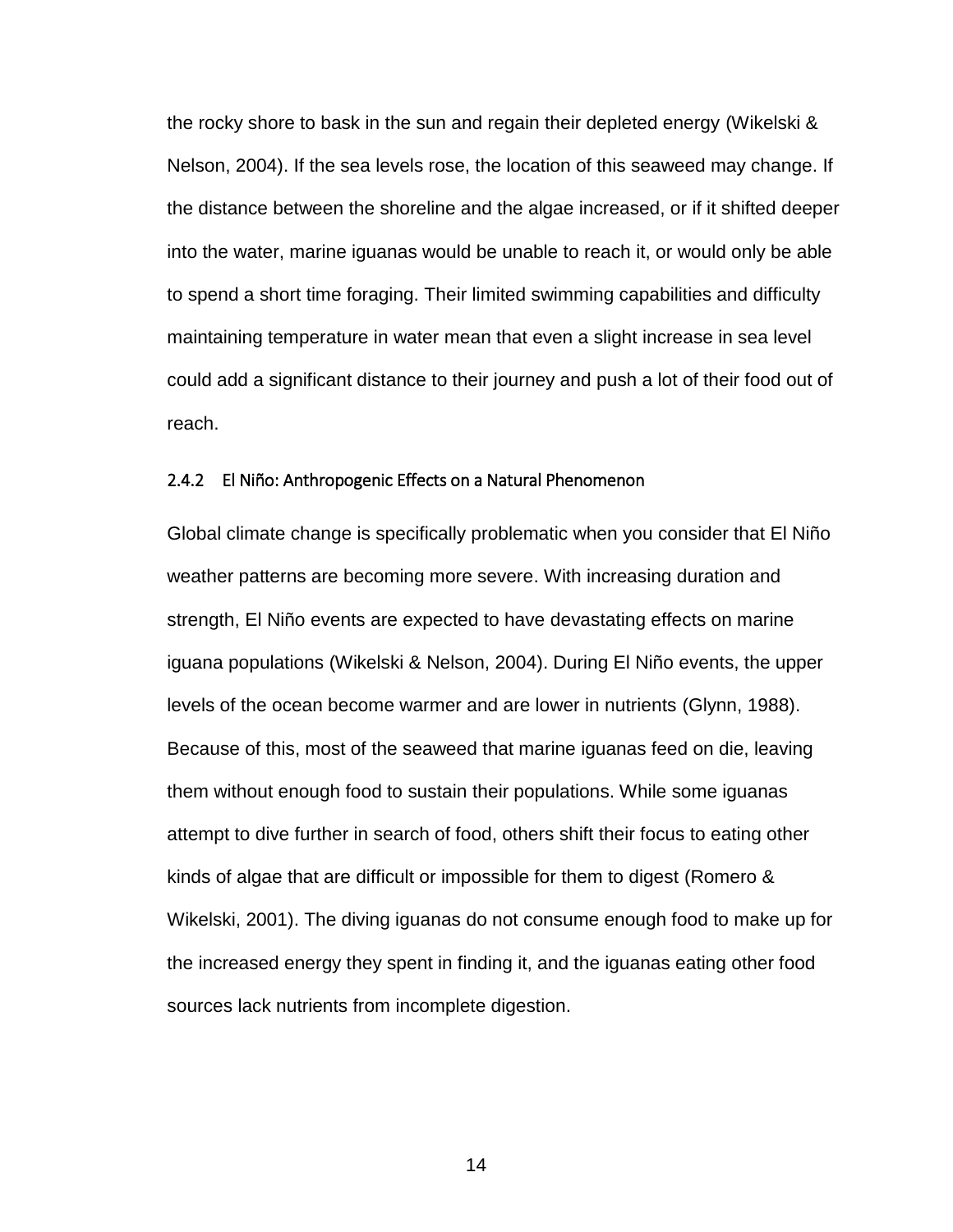

*Figure 11. Incidence and Strength of ENSO events. The two most severe El Niño events, (82-83 and 97 -98) coincide with mortality rates of up to 90%.* 

 During El Niño events, these stressed iguana populations often see little to no reproduction, and may struggle to re-establish normal levels of reproduction in subsequent years if conditions do not improve significantly (Romero & Wikelski, 2001). Two recent, severe El Niño events, '82-'83 and '97-'98 saw losses of up to 90% of the population. These were extreme cases, but under the assumption that events usually occur every 3-7 years. However, severe El Niño events occurred more frequently during 1990s than usual and are expected to occur at a higher frequency in the future (Steinfartz, et al., 2007). Multiple extreme El Niño events generation to repopulate. This would create a lag on building up the adult we will see more extreme years like this, this may become the norm. El Niño back-to-back would mean that adult populations would plummet and reproduction would stall for several years, leaving them without a substantial younger population and would endanger the entire population's chances of being able to repopulate.

 Since El Niño is a natural phenomenon that marine iguanas have endured throughout their evolutionary history, they do have some adaptations to survive it. Wikelski & Thom (2000) found that marine iguanas can become shorter by up to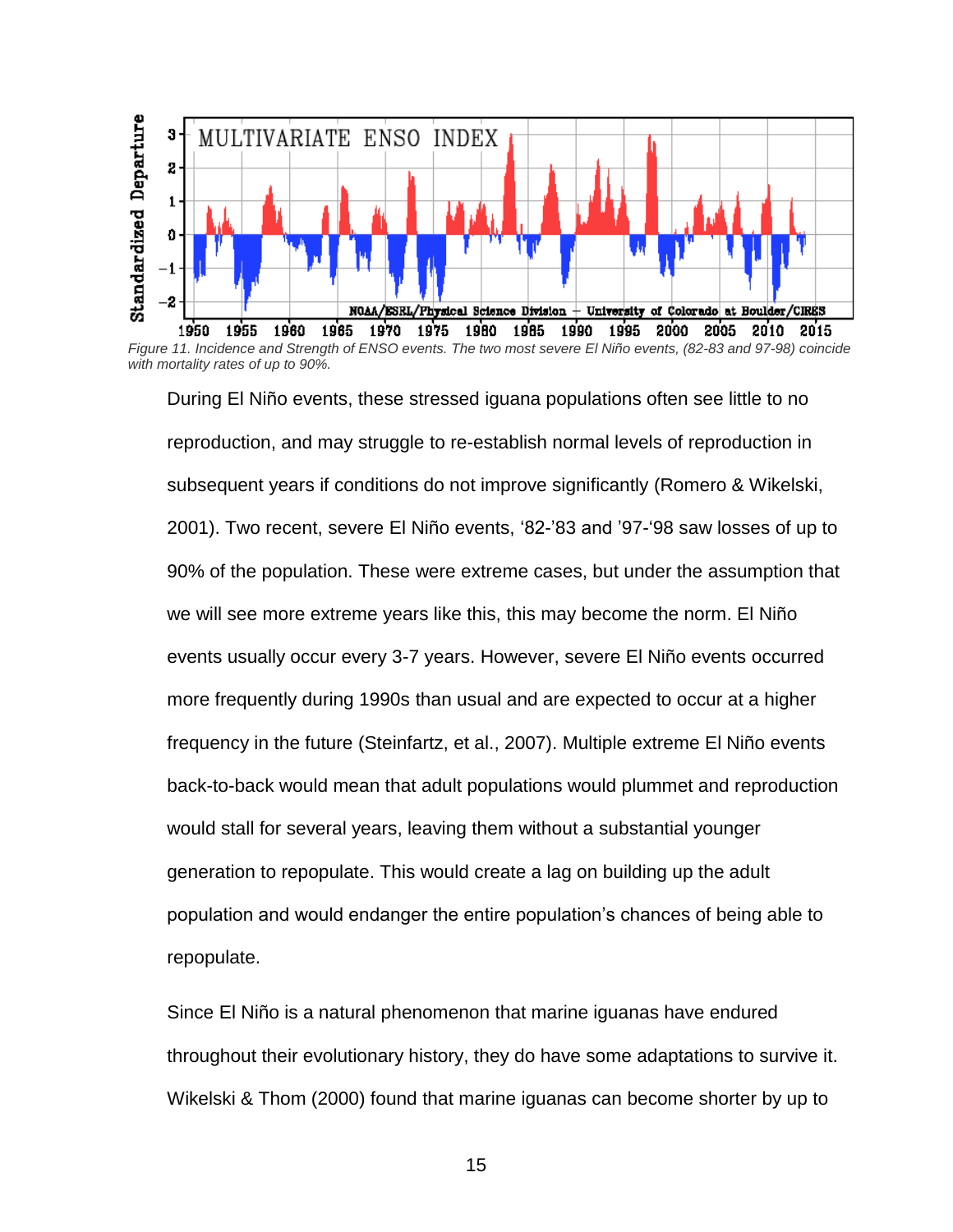almost 7cm during El Niño events. This decrease in length is thought to be a demineralization of bone caused by a lack of food during these times. By conditions (Wikelski & Thom, 2000). This is an interesting adaptive mechanism decreasing the amounts of tissue they need to maintain, they are able to reduce their food intake requirements and prevent high stress levels. During La Niña, when more food is available, their length increases again. Marine iguanas that are able to shrink and grow more are shown to survive longer during these that may help iguanas to adapt to the changing climate.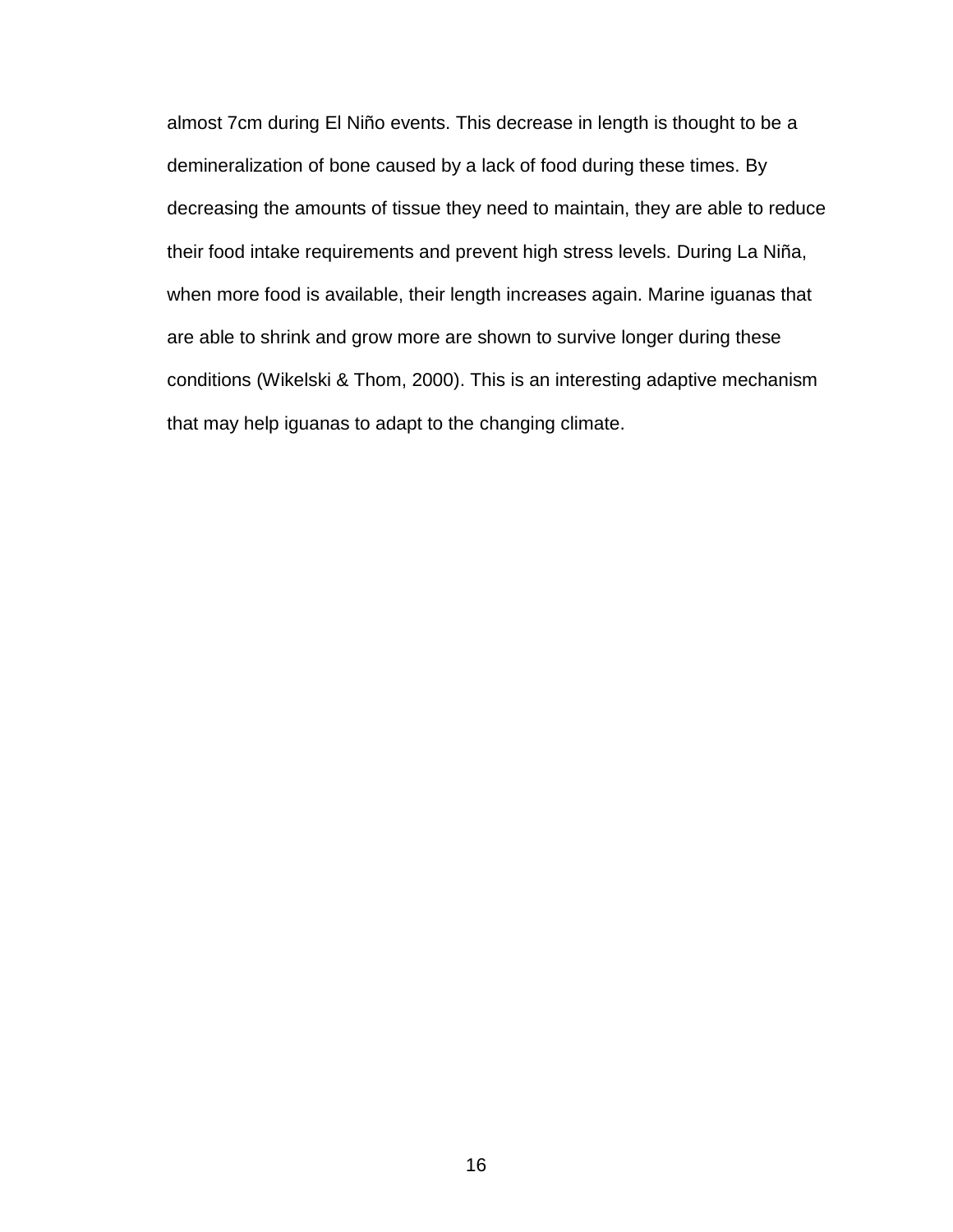#### <span id="page-23-1"></span><span id="page-23-0"></span>3.1 DATA COLLECTION

First I analyzed the natural history of the iguanas in order to pinpoint certain aspects of their unique anatomy and physiology that may make them especially vulnerable. I referenced books and encyclopedias that covered marine iguanas in order to build a broad base of knowledge about their social, reproductive and feeding behaviors. I then located scientific journal articles by searching "Galápagos marine iguanas" or "*Amblyrhynchus cristatus"* plus other terms such as "behavior," "characterization" or "natural history." This allowed me to identify certain traits or ecological factors that might lower their survival or reproductive rates.

 Oregon State Library database using key search terms. I combined "Galápagos marine In order to examine the impact of each risk, I gathered background information on the mechanism for each risk, as well as the annual impact of each threat. I searched the iguana" plus a risk such as "El Niño," or "invasive species" and then added various other key terms such as "risk," "endangered," "conservation," "threat," etc.

#### <span id="page-23-2"></span>3.2 THREAT LEVEL ASSESSMENT

 After building a list of threats, I analyzed the relative severity each of these posed to the stress levels, and the trajectory of the risk. In many cases, it was hard to quantify them based on hard numbers because there is no way to isolate each threat and examine its species and categorized them as either "mild," "moderate," or "severe" threat levels. I did this based on three categories: the percentage of deaths caused, the impact on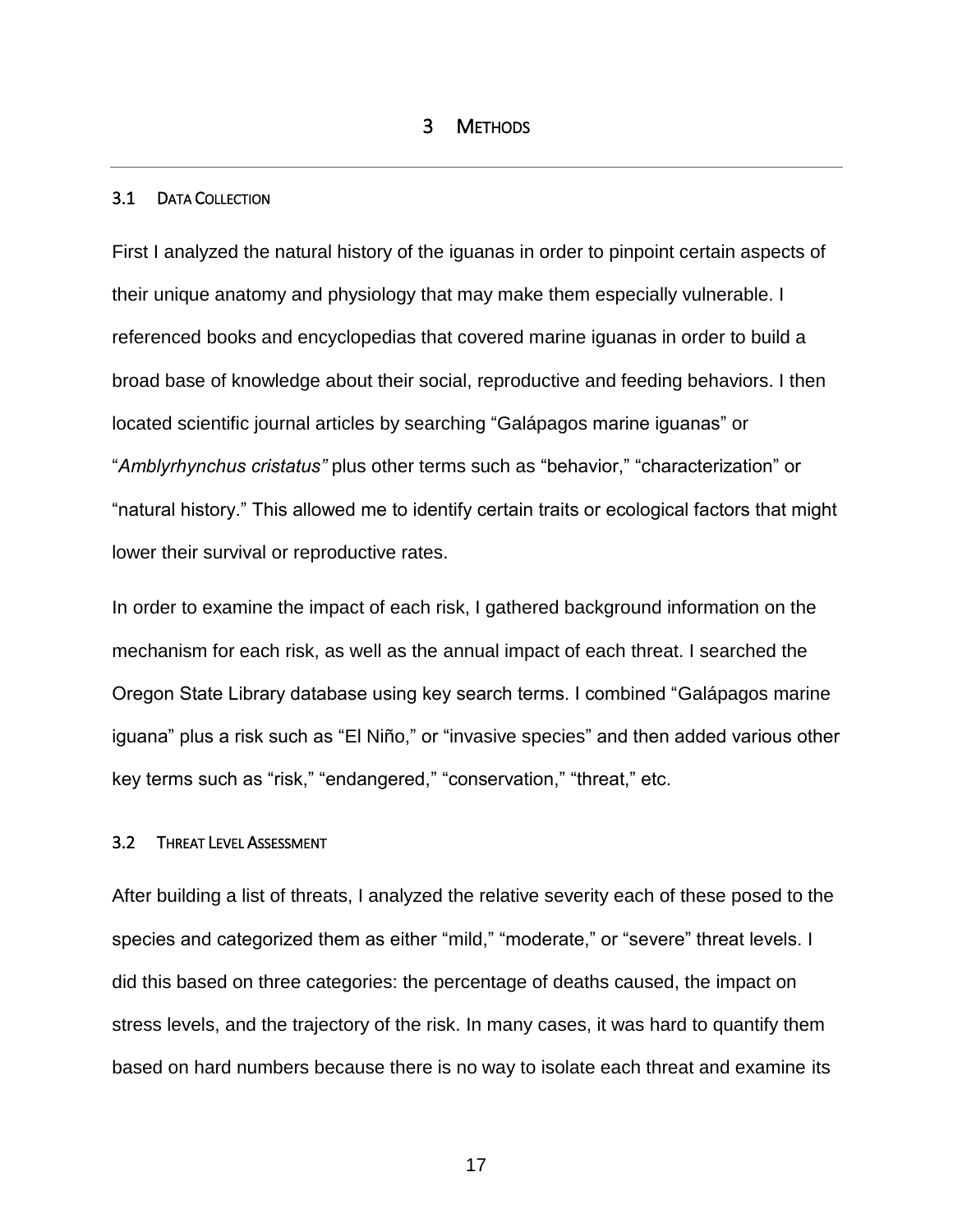incidence of a particular risk allowed me to estimate the potential for a particular threat impact in terms of population declines. However, studies conducted in areas with high to impact the species.

 The percentages of deaths caused by each risk were taken directly from journal articles. If there was no mention of deaths, the risk was listed as "n/a."

 The stress levels of iguanas were estimated based on findings in scientific journals. was no mention of an effect on stress levels, the risk was listed as "n/a." Threats that were said to lead to very high stress levels were categorized as "severe," those causing slightly elevated stress hormone levels were categorized as "moderate," and those causing minimal rise in stress hormones were categorized as "mild." If there

 reason, two threats that are currently impacting iguanas at an equal rate may be ranked the near future may be ranked as "moderate" whereas a threat that is only a moderate I also took into account the trajectory of each risk. Some of these threats are estimated to increase in severity over time, whereas others are expected to lessen. For this differently depending on estimates for their expected future rise or decline in severity. Similarly, a threat that is currently very serious but is on track to become less severe in problem currently but is forecasted to increase in severity in the near future may be ranked "severe."

 table, and overall threat levels were assigned based on the following general criteria: Classifications for each threat in each of the three areas were then summarized in a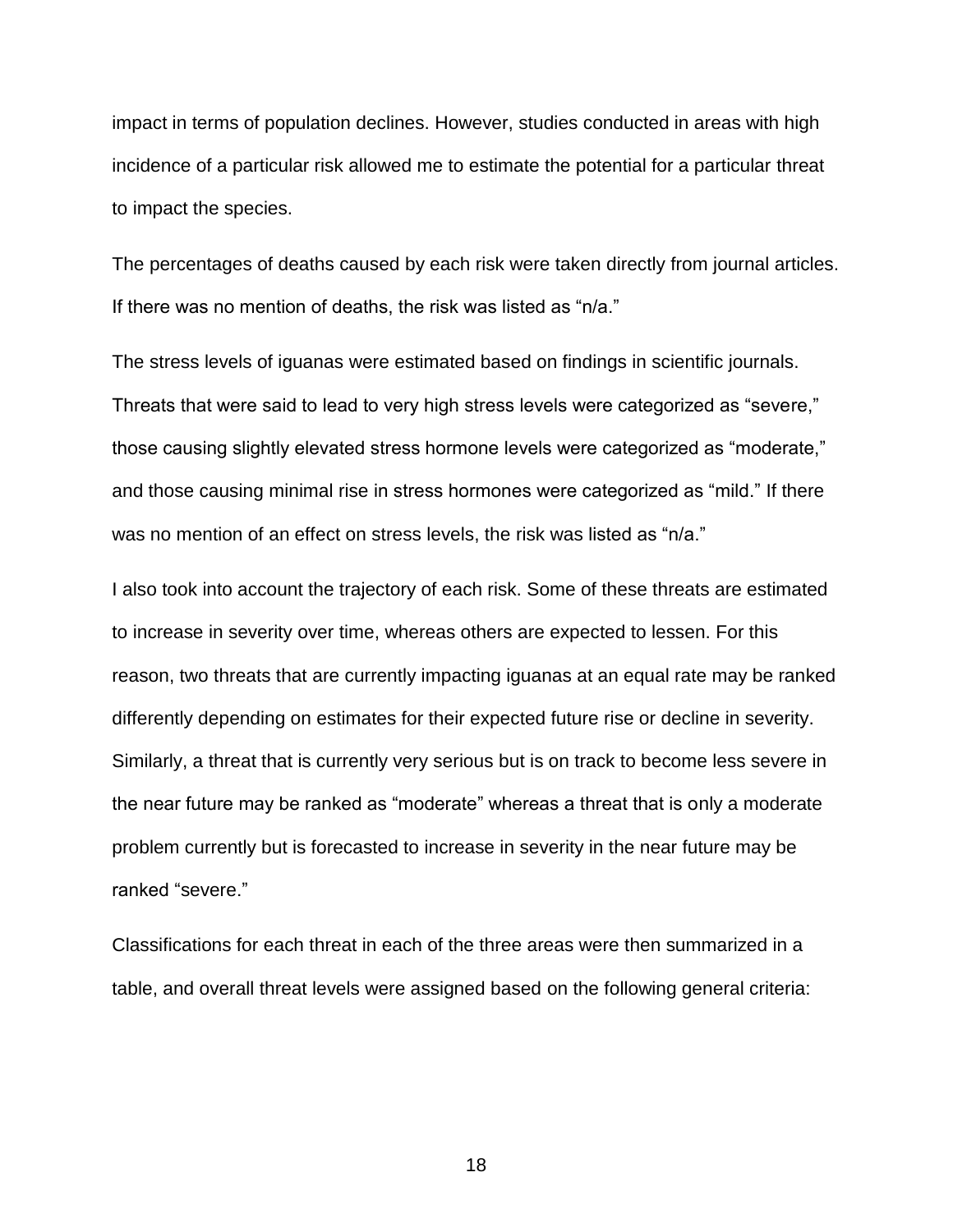### 3.2.1 Mild Threats

 Mild threats are those that generally cause a low number of deaths (<25% of a population), have little effect on stress levels, and/or are expected to become less serious in the future. Mild threats are currently well understood and are being adequately addressed.

#### 3.2.2 Moderate Threat

 (between 25-49% of a population), have a slight effect on stress levels, and/or Moderate threats are those that generally cause a moderate number of deaths are not expected to become more serious in the future. Moderate threats are not completely understood and/or are not being adequately addressed.

#### 3.2.3 Severe Threats

 expected to become more serious in the future. Severe threats are not Severe threats are those that generally cause a high number of deaths (above 50% of a population), have a significant effect on stress levels, and/or are completely understood and are not being adequately addressed.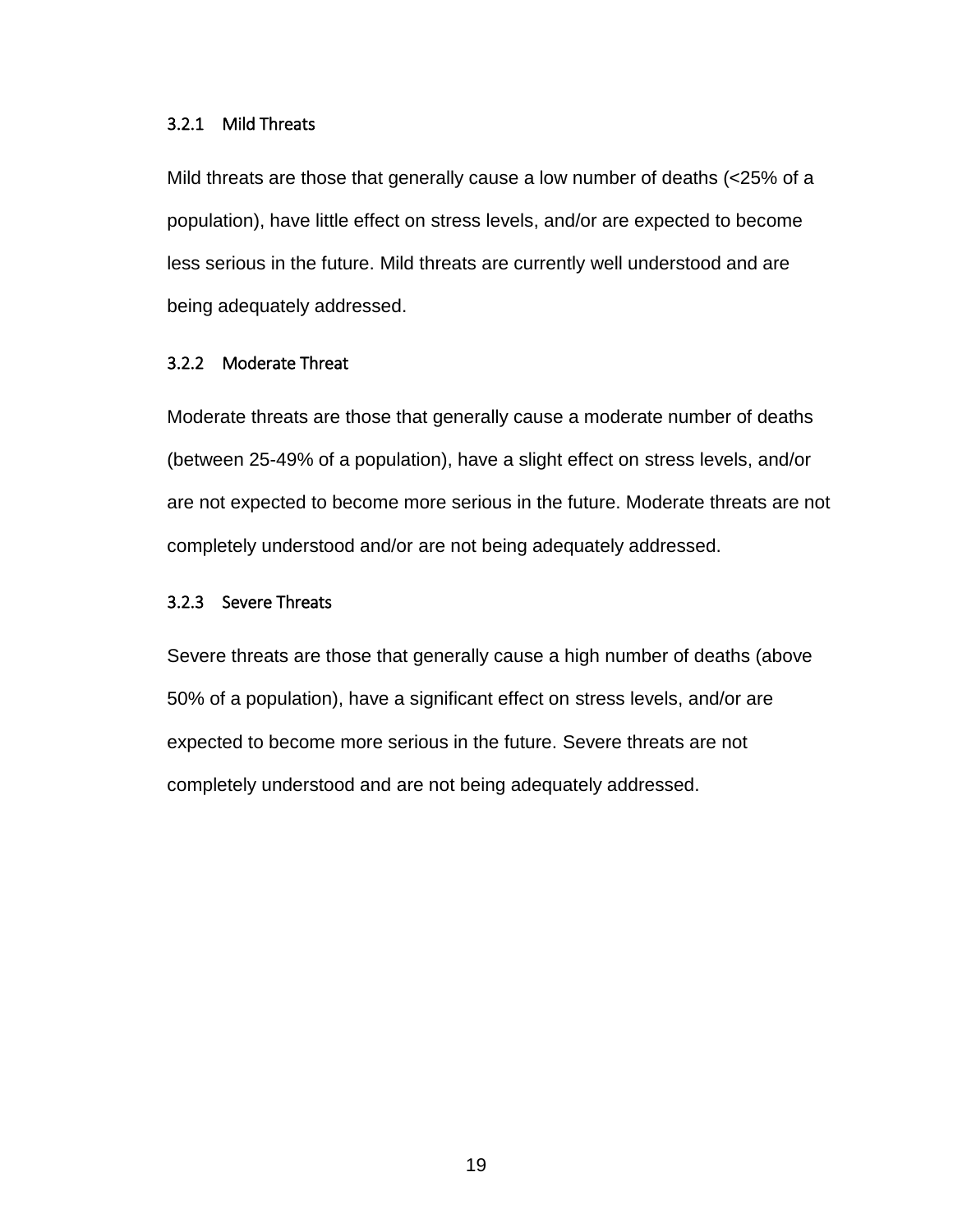<span id="page-26-0"></span> Results from this study were compiled into Table 1. The table indicates the overall threat level assigned to each threat, as well as a breakdown of each of the three components.

|                                 |                                   | % Deaths<br>Caused? | <b>Chronic</b><br>Stressor? | <b>Estimated</b><br>Trajectory? | <b>Overall</b><br><b>Threat</b><br>Level |
|---------------------------------|-----------------------------------|---------------------|-----------------------------|---------------------------------|------------------------------------------|
| <b>Invasive</b>                 | Egg Predation                     | $n/a^*$             | n/a                         | Decreasing                      | Mild                                     |
| <b>Species</b>                  | Adult<br>Predation                | 27%                 | Mild                        | Decreasing                      | Mild                                     |
| <b>Increasing</b>               | <b>Direct Human</b><br>Contact    | n/a                 | Moderate                    | Increasing                      | Moderate                                 |
| <b>Human</b><br><b>Presence</b> | Environmental<br><b>Disasters</b> | Up to 62%           | Severe                      | Increasing                      | Severe                                   |
| Foreign<br><b>Pathogens</b>     | Foreign<br>Pathogens              | n/a                 | Moderate                    | Increasing                      | Moderate                                 |
| <b>Climate</b><br>Change        | Changing<br>Ocean<br>Environment  | n/a                 | Severe                      | Increasing                      | Severe                                   |
|                                 | El Niño                           | Up to 90%           | Severe                      | Increasing                      | Severe                                   |

<span id="page-26-2"></span> **Table 1. Relative risks of current threats to marine iguana populations.** 

 *\* It is not possible to determine the percentage of deaths caused as this threat prevents births rather than causes deaths.* 

## <span id="page-26-1"></span>4.1 MILD THREATS

### 4.1.1 Invasive Species

 Invasive species pose a mild threat to marine iguanas. While egg predation is still common and numbers of deaths from cats and dogs are still up to 27% in affected areas, these threats are both containable and treatable. The existence of many unaffected islands, as well as islands that have effectively eradicated this threat indicate that this problem is being adequately addressed and its impact will decline in the future. Invasive species are a localized problem and do not affect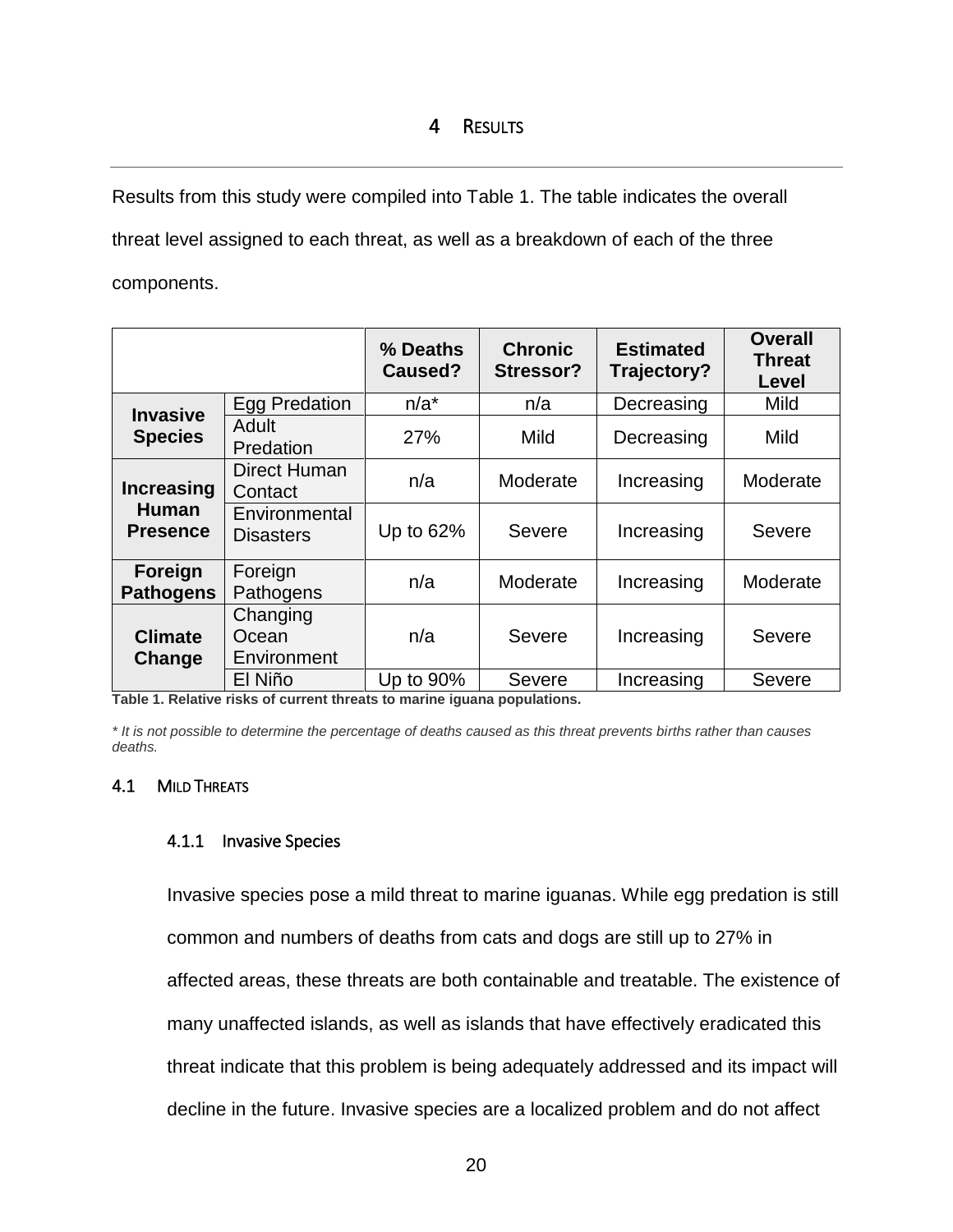severe threat to one population, it does not describe a threat to all populations, the problem is important because a well understood threat is more manageable than one we know little about. the archipelago in its entirety, meaning that while one population may experience drastic effects, others could be unaffected. While this example describes a and thus not the entire species. Further, the effects of invasive species on marine iguanas are very well documented and studied. This in-depth understanding of

#### <span id="page-27-0"></span>4.2 MODERATE THREATS

#### 4.2.1 Direct Human Contact

 Direct human contact is classified as a moderate threat due to the disturbing from studies conflicted in specific findings, multiple studies concluded that any the mechanism for the altered stress response, especially in anticipation of a continued rise in human populations on the islands. effects on stress levels and immune function in marine iguanas. Though data alteration in these complex systems would likely have negative effects on multiple downstream pathways. More studies are needed to better understand

#### 4.2.2 Foreign Pathogens

 Foreign pathogens are classified as a moderate threat due to the possibility for mass deaths to a population. While no deaths have been observed to date, the possibility of introduced pathogens will increase as more people travel to the islands, as the highest risk of introduction is via mosquitos in airplanes. Introduced pathogens may have the capacity to kill iguanas, but it is also likely that even if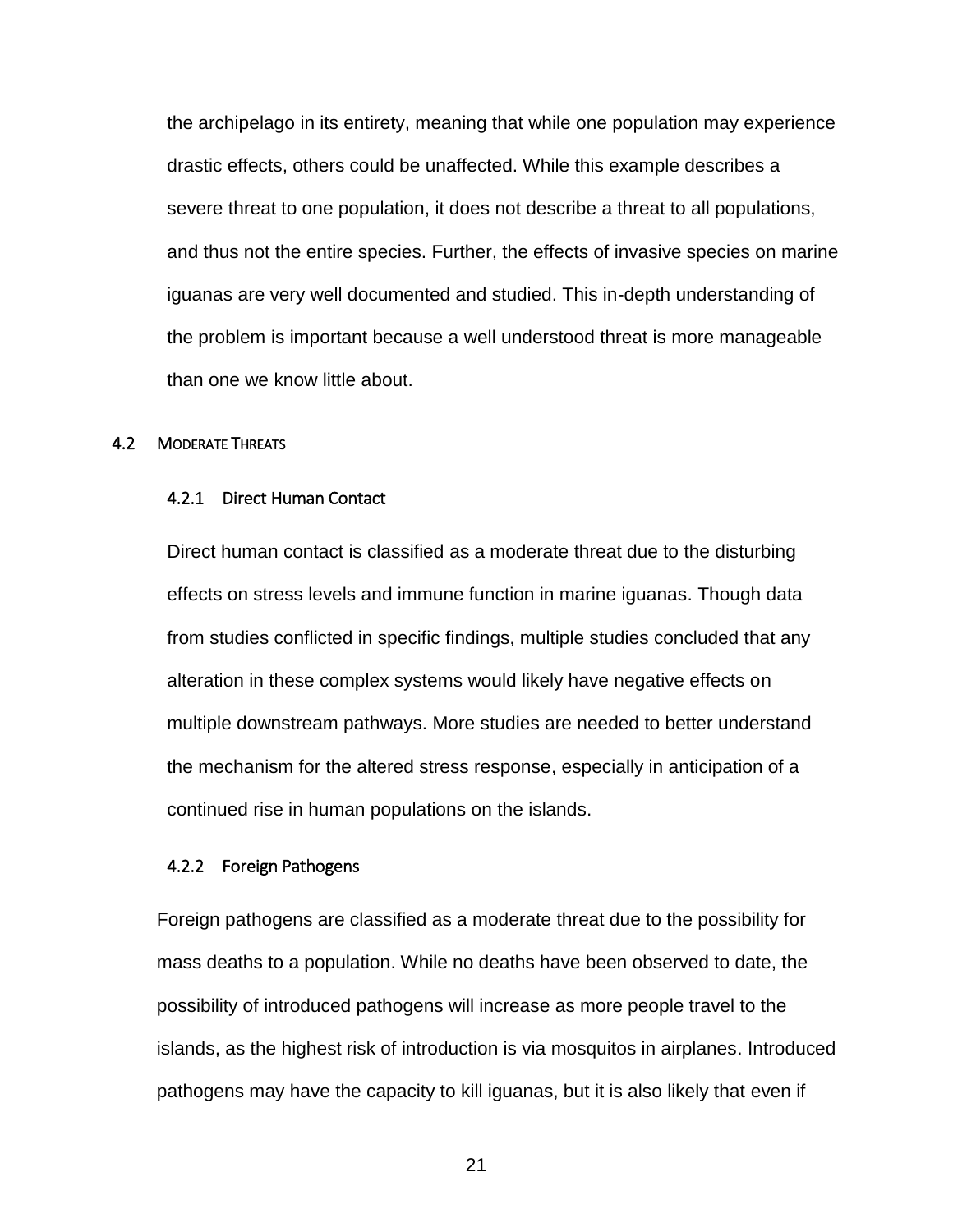they are not lethal, they will contribute to additional stress. This will further exacerbate mortality rates.

#### <span id="page-28-0"></span>4.3 SEVERE THREATS

 caused by meeting the growing needs of humans in the Galápagos, a changing ocean environment and increasing frequency of severe El Niño events caused by global climate change effects. The most severe threats to marine iguana populations are environmental disasters

#### 4.3.1 Environmental Disasters

 Environmental disasters such as oil spills have been found to cause high numbers of deaths (up to 62% of a population). Stress levels in those populations subjected to environmental disasters are significantly higher than control populations under similar environmental conditions. Given the expected rise in both tourism and residential populations, the incidence of these types of accidents is likely to increase, causing more frequent harm to iguana populations.

#### 4.3.2 Changing Ocean Environment

 Changes in the chemical composition and temperature of the ocean, combined with expected sea level rises will alter the availability of marine iguanas' main food source. This will increase mortality rates and lead to chronically high stress levels. Experts expect to see the acidity, temperature and sea level of the oceans to rise substantially in the future, leading to pronounced effects on marine iguana livelihood.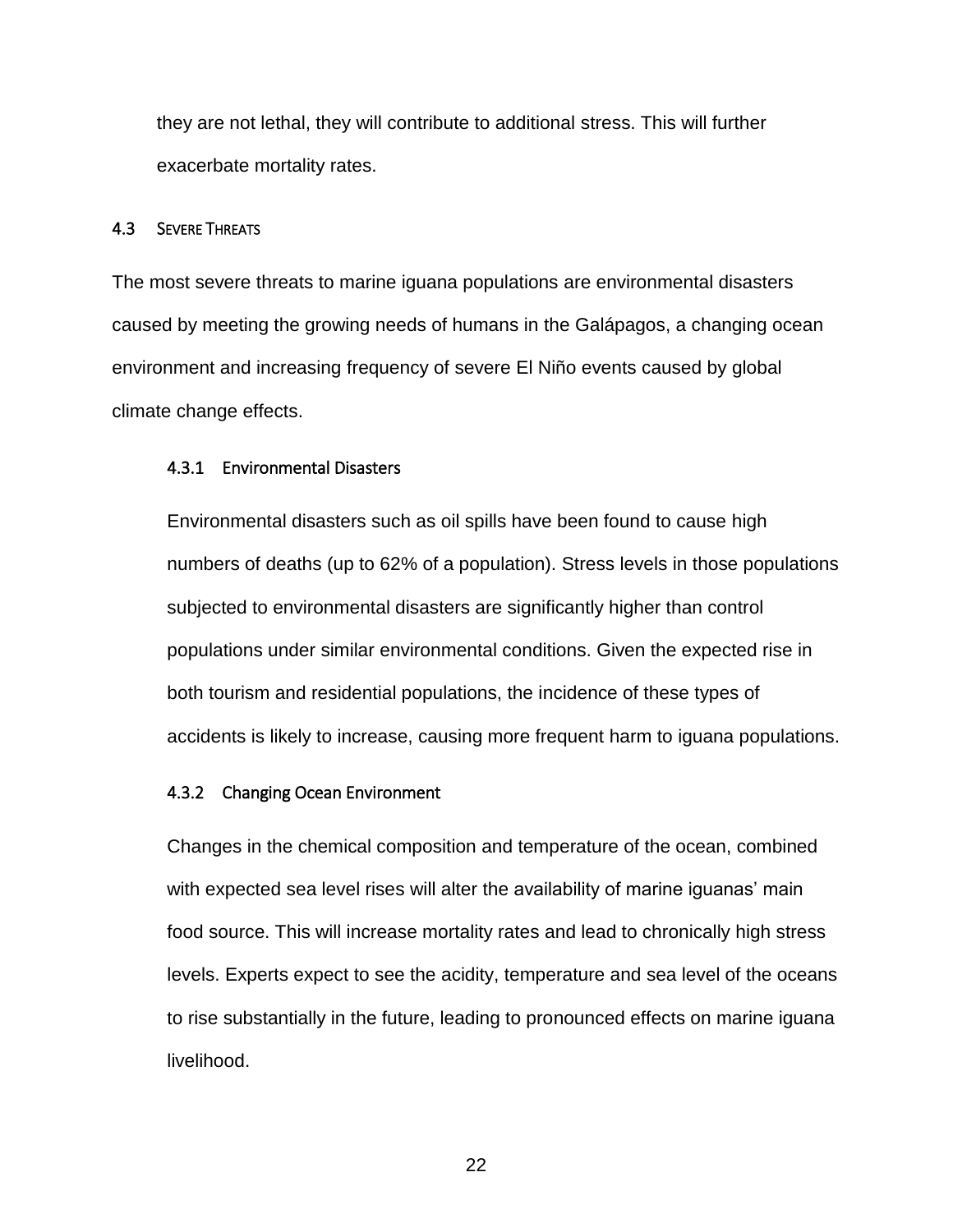## 4.3.3 El Niño

 El Niño has the strongest correlation with high mortality rates (up to 90%). During and the damage will be more pronounced in the future. They also expect fewer population health and size following losses from an El Niño event. severe El Niño events, stress levels in marine iguana populations are significantly higher than normal. Experts predict that El Niño events will occur more frequently La Niña years, which inhibits marine iguanas' natural means of replenishing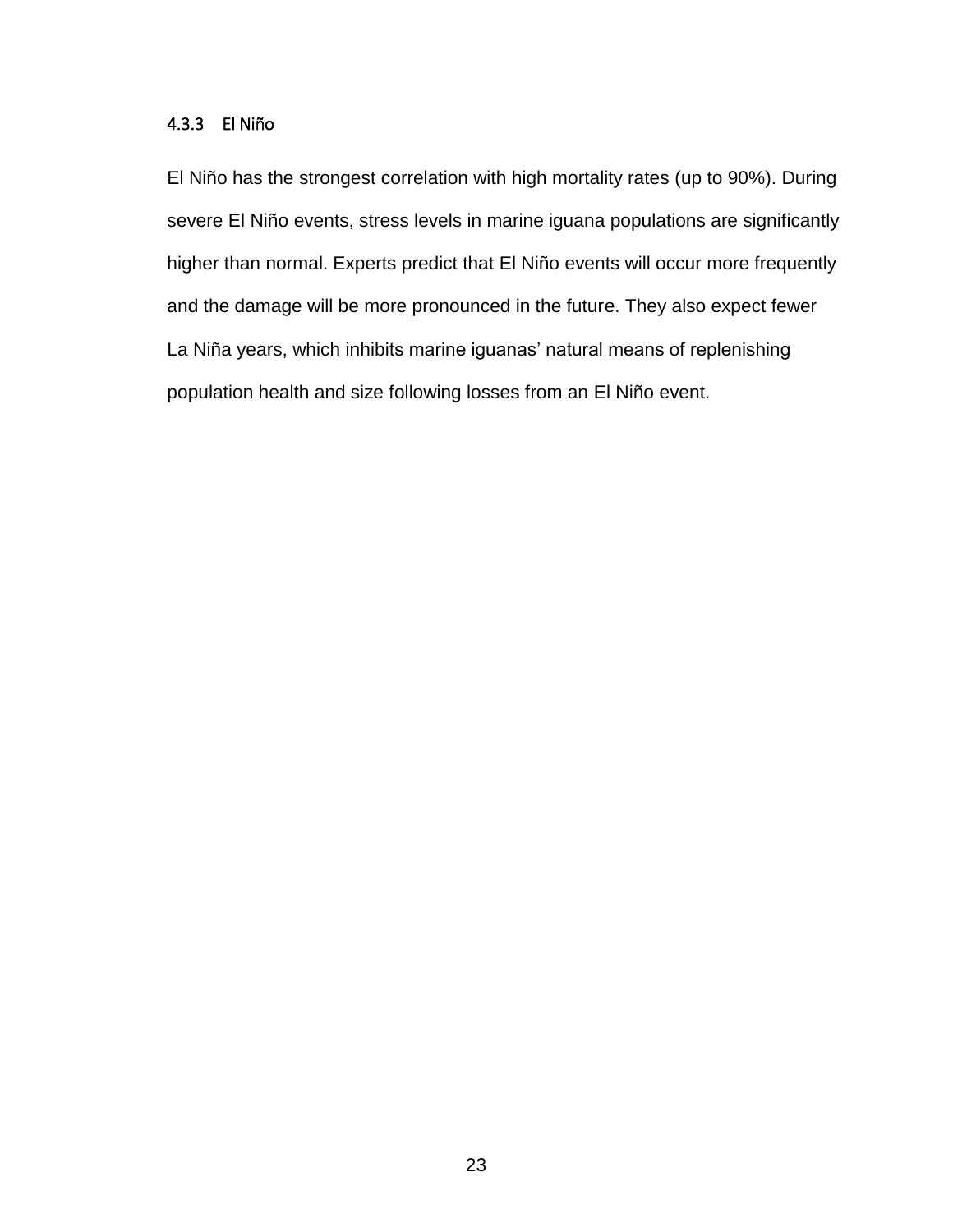#### <span id="page-30-1"></span><span id="page-30-0"></span>5.1 COMPOUNDING THREATS

 species, the issue of compounding threats must also be addressed. In nature, none of case on the five islands that are inhabited by humans; invasive species, human presence and climate change occur simultaneously to cause the highest mortality rates. responses function to increase metabolic efficiency in the presence of a threat in order The purpose of this thesis is to discuss major threats to marine iguana populations and identify the most critical ones. However, to accurately portray the current threats to the the threats mentioned above exist in isolation. Therefore, we must take into consideration the effects when any of these threats occur simultaneously. This is the As explained by Romero (2012), the cause for this is chronic stress. Normally, stress to ensure enough energy can be dedicated to overcoming or avoiding that threat. However, chronic stress (and thus, chronically high levels of corticosterone in the body) causes iguanas to ultimately succumb to starvation as they are unable to maintain their body condition for prolonged periods of high stress (Romero, 2012).

### <span id="page-30-2"></span>5.2 EL NIÑO: CAUSE OR CATALYST?

 We see that the highest mortality rates are correlated with severe El Niño events. However, the species has been exposed to these cycles for all of their evolutionary (Wikelski & Thom, 2000). During El Niño events when food is scarce, marine iguanas history, and have evolved adaptations to cope with these natural cycles. One example is the ability of marine iguanas to grow and shrink in response to nutrient availability can shrink by up to 20%, decreasing the amount of energy they must dedicate to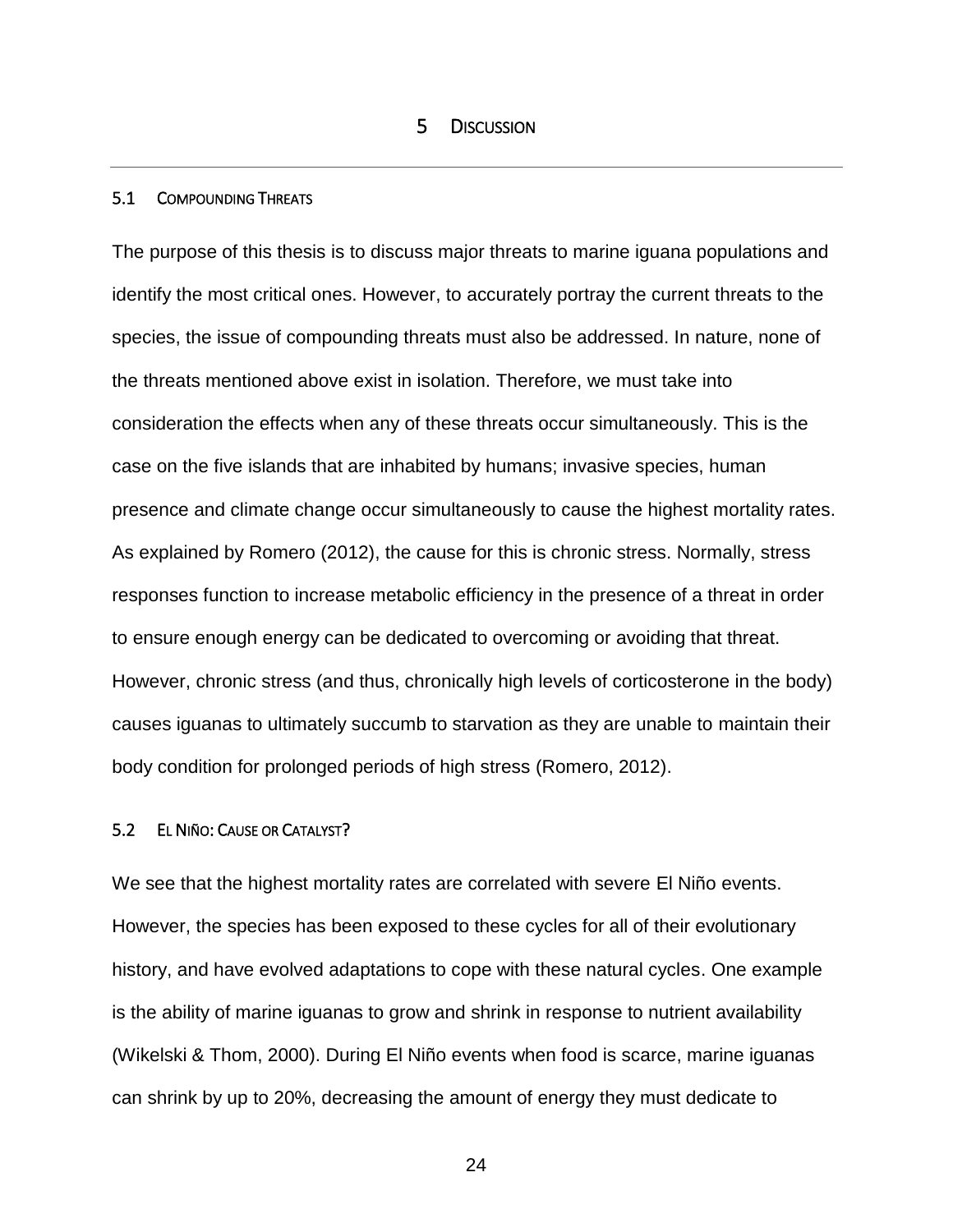also alter reproductive behaviors by reproducing annually rather than every other year, reproducing at a younger age, and laying more eggs per clutch. These factors allow losses of up to 50% to be replenished within four years (Wikelski & Nelson, 2004). Even maintaining tissues. This decreases the amount of food they require, allowing them to survive famine (Wikelski & Thom, 2000). Studies show that in the years following an El Niño event, algae availability returns to normal, allowing iguanas to replace lost fat reserves and restore good body condition (Wikelski & Nelson, 2004). Marine iguanas populations with losses of up to 90% can bounce back during plentiful La Niña periods when algae is abundant.

 Due to the adaptive ability of marine iguana populations to survive and rebound from El Niño events, it might be a better strategy to focus on preventing concurrent threats, especially those introduced recently in evolutionary history. Specifically these include high stressors such as oil spills and human disturbance, which should be minimized to prevent high mortality rates. Marine iguanas do not possess adaptive traits to withstand these newer threats, and the stress they cause severely impacts survivability.

 Additional stressors will reduce a population's recruitment ability. For instance, if a strong El Niño event coincides with an oil spill, the combined stress levels are likely to recover and begin recruitment, a chronic stressor such as high amounts of human additional threat of egg predation is present, any attempts at egg-laying may be thwarted as the majority of clutches are destroyed by invasive species. The few that do lead to very high mortality rates. In the following years, when populations should contact could keep stress levels high and prevent improvements in body condition. If an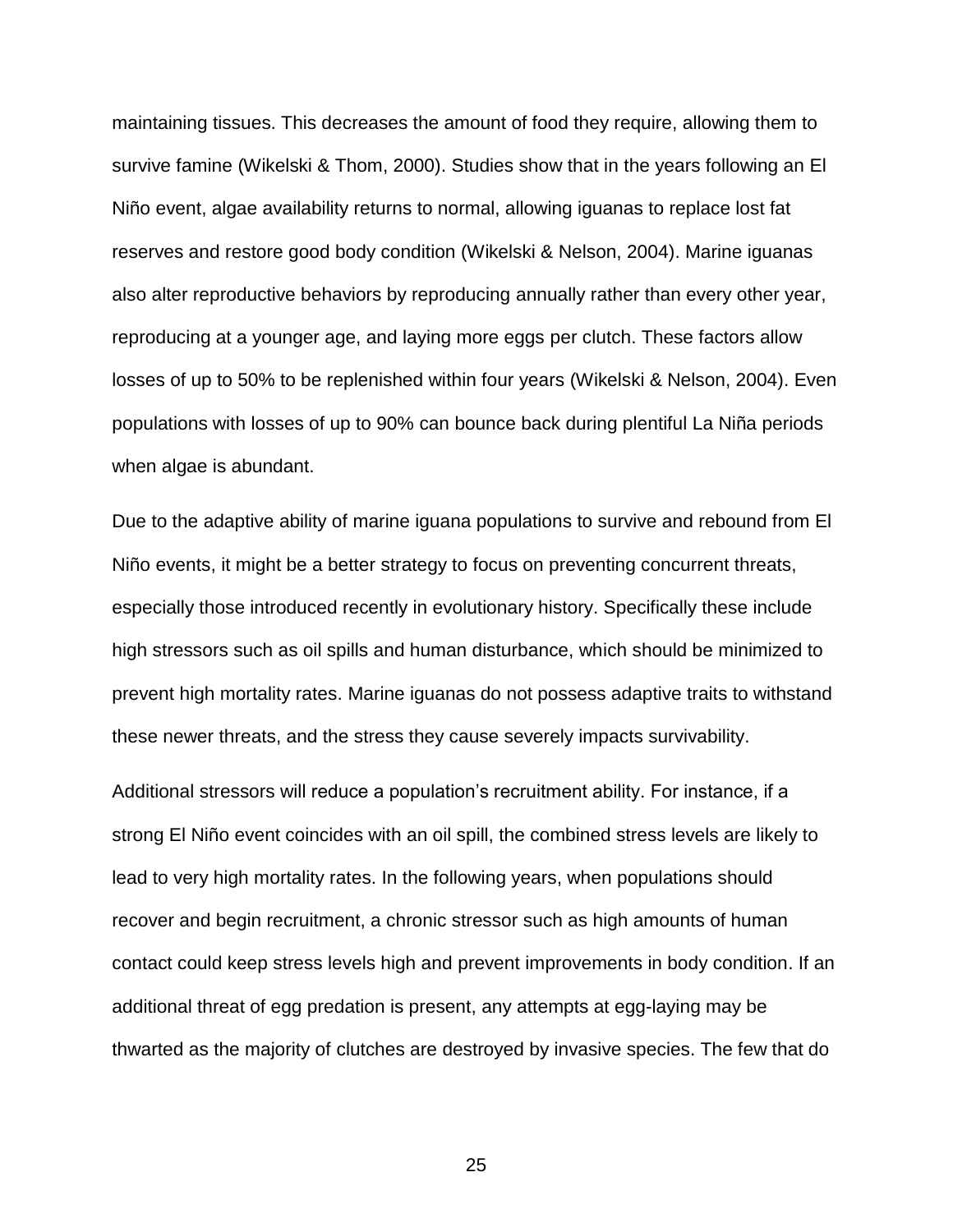hatch may fall prey to nonnative predators such as feral dogs and cats. This example of concurrent threats is the reality on the inhabited islands.

 This example illustrates that El Niño is more of a catalyst to high mortality rates than a cause itself. In the absence of additional threats, marine iguanas can survive even strong El Niño events. Indeed, they have been doing so throughout their evolutionary history. While El Niño events are expected to become more frequent and more intense in the future, it is possible that marine iguanas will continue to evolve to adapt to these natural cycles. In this way, it is not the El Niño events themselves that are a severe threat to this species. El Niño instead acts as a catalyst, raising baseline stress levels (Romero, 2012). This shifts the focus of conservation onto threats other than El Niño. and amplifying the impact of other stressors. Romero (2012) states that "any stressors in addition to the food loss will immediately push corticosterone into Homeostatic Overload, further decrease stored energy, and hasten death. The best chance to survive is to avoid any added stressors or to minimize the response to those that occur"

#### <span id="page-32-0"></span>5.3 CONSERVATION: NEXT STEPS

#### 5.3.1 Minor Threats: Continue Current Efforts

Out of the three categories of threats defined in this thesis, the majority of conservation efforts should be dedicated to moderate and severe threats. Mild threats such as egg and adult predation are already very well understood and are being dealt with relatively well. Programs to spay and neuter stray dogs and cats will slowly decrease feral populations (Darwin Animal Doctors, 2015). The Fund for the Control of Invasive Species in Galápagos (FEIG), a \$15.6 million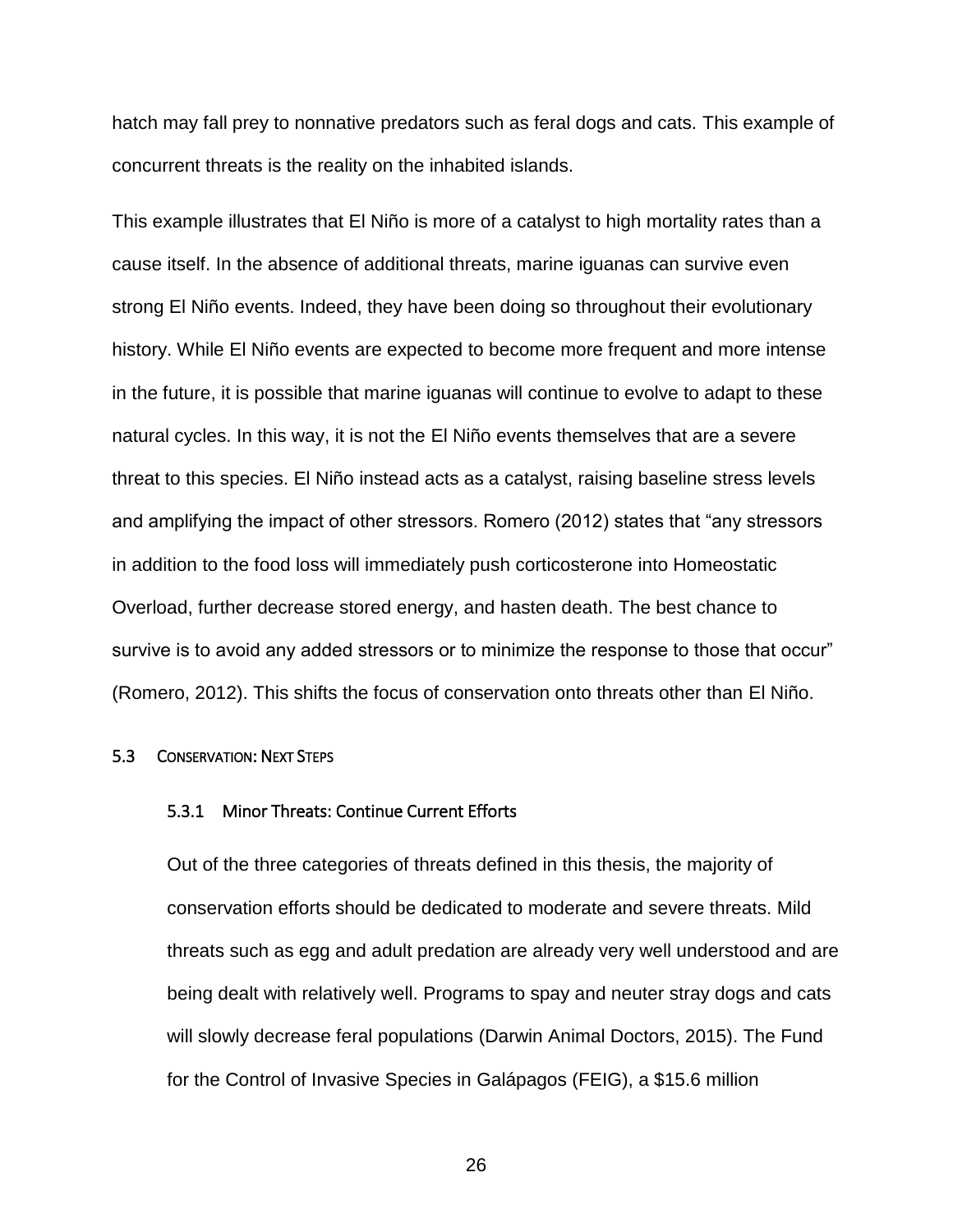endowment, will ensure that funds to continue efforts at preventing the spread of National Park, 2011). With continued interest in and funding for the eradication of invasive species will be available for as long as they are needed (Galapagos rats for the purpose of tortoise conservation, little extra effort is needed to address this problem.

#### 5.3.2 Moderate Threats: Seek Further Knowledge

The next steps for addressing moderate threats is to gain a better understanding of the exact impact they will have on marine iguana populations. In regards to foreign pathogens, there is little known about the susceptibility of marine iguanas to certain pathogens like WNV. More research on the direct effect of these potential pathogens on marine iguanas specifically will shed light on exactly how susceptible the species is. Continued diligence in fumigation of passenger planes will reduce the risk of migration of disease-carrying mosquitos. However, increased security on cargo ships and private planes is necessary, as well as fumigation on tourist boats travelling between islands.

 studies are required to clarify what the actual effects are on stress hormones. A populations will allow the Galápagos National Park to make adjustments to tourism regulations to better protect the species. As for the effects of direct contact between humans and marine iguanas, more better understanding of the impact tourism is having on marine iguana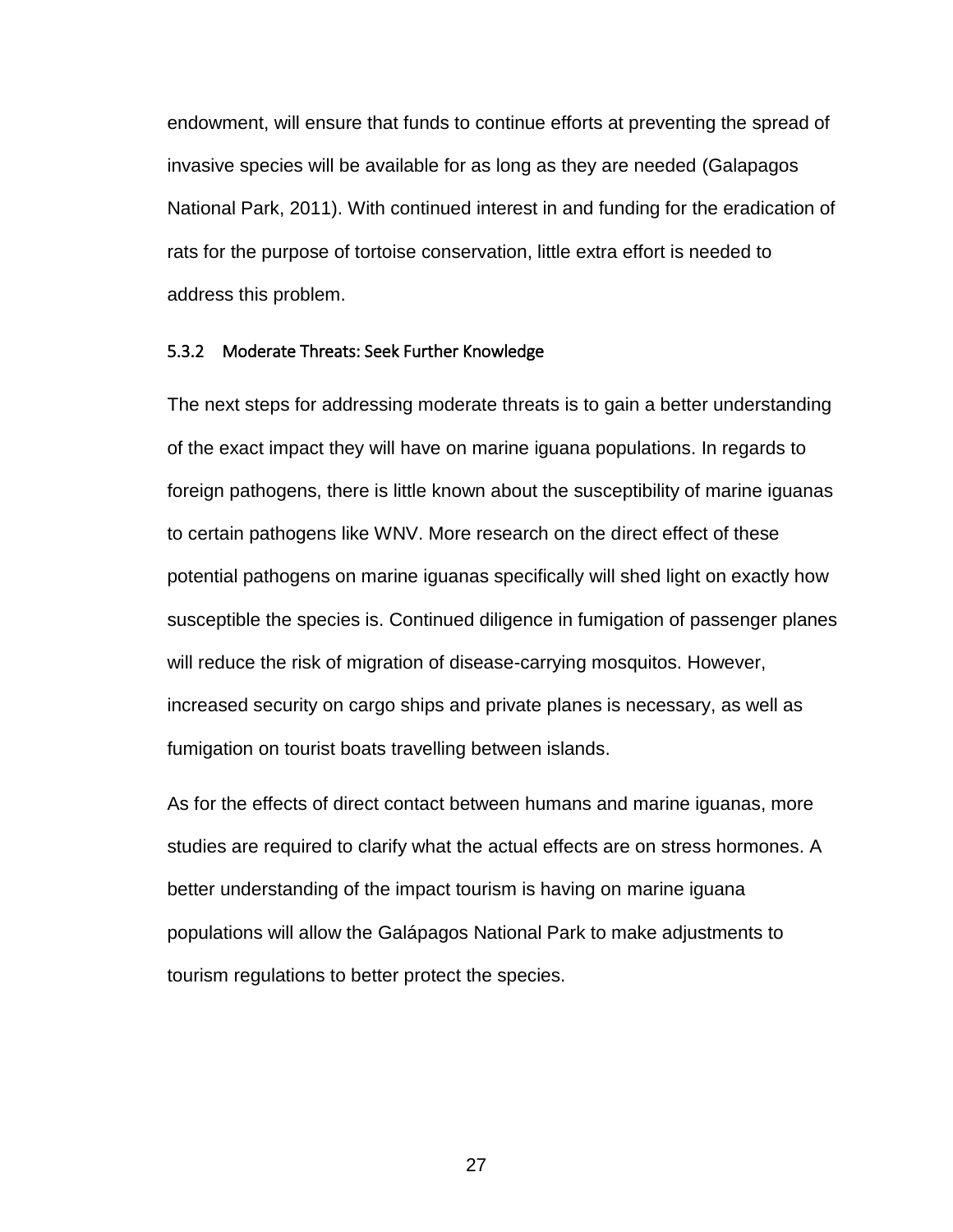#### 5.3.3 Severe Threats: Problem-Solving on an International Scale

 change, which is the underlying cause of changes to the ocean and the expected increase in severity of El Niño events, cannot be reversed by action taken in the ability of El Niño events is to reduce the impacts of other stressors. The remaining threats are best dealt with on a global scale. Global climate Galápagos Islands alone. Rather, international action must be taken to prevent these threats from increasing. Again, the best method for weakening the catalytic

 and enforcing stricter regulations for tourists and residents. Placing a cap on  annual tourists to the islands, and enforcing *The Galápagos Special Law of 1998*  will curb the increasing demand for goods on the islands. This will reduce the potential for environmental disasters to occur. Tourism can be more heavily and energy sources in the Galápagos Islands will decrease the Islands' dependence on goods from the mainland. This will further decrease the necessity for frequent traffic of cargo ships and oil tankers. Next steps for reducing the risk of environmental contamination include creating regulated during severe El Niño events to minimize stress levels and mortality rates. Further steps in moving towards sustainable food, water, transportation

#### <span id="page-34-0"></span>5.4 OVERARCHING CHALLENGES TO CONSERVATION

 Cost will prove to be a barrier to conservation of marine iguanas. Programs to eradicate invasive species can cost millions or billions of dollars (Rat Eradication on Pinzon, 2015). However, prevention is almost always less costly than reintroducing a population. This is especially pertinent to this species because breeding programs for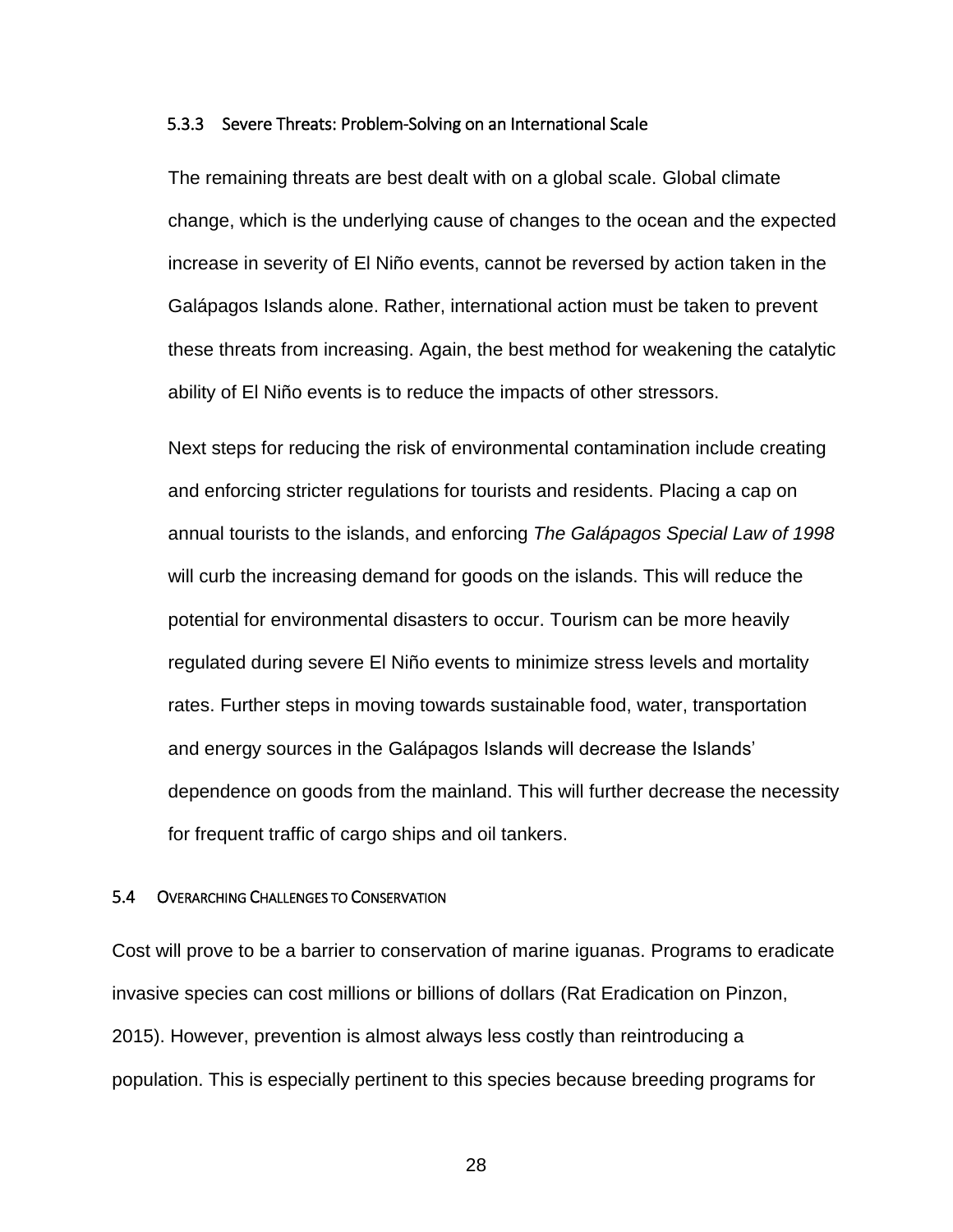marine iguanas do not currently appear to be a realistic possibility. Scientists have not yet been able to breed them in captivity. Many iguanas have been taken into captivity in captivity is high due to their marine-and-terrestrial lifestyle. Marine iguanas are the only zoos around the world, but none have successfully reproduced (Wikelski & Nelson, 2004). Marine iguanas are difficult to keep in captivity due to their unique marine-andterrestrial lifestyle. In the wild, they live in dense colonies, which may be necessary to prompt breeding in captivity. The difficulty of sustaining this type of population in endemic Galápagos species that we are unable to breed in captivity (Wikelski & Nelson, 2004). For these reasons, preventing the necessity for breeding programs should be highly prioritized.

other threats. other threats.<br>However, an increase in funding to the Galápagos Islands does not ensure that To help combat costs, tourism reform could help to boost the economy in the Galápagos Islands. Currently only 15.5% of tourism revenue stays there due to international travel agencies (Epler et al. 2007). Restructuring the tourism industry to keep tourism dollars local would bring in more funds to the National Park to address these issues. Tourism reform should be prioritized because it reduces the impact of threats caused directly by tourism, while simultaneously providing funds to address

 main tourist attractions. However, since many Galápagos species share common Tortoises and iguanas are both threatened by invasive species, for example. 29 conservation efforts will be focused heavily on marine iguanas. Other iconic species such as giant tortoises and blue-footed boobies will likely take precedence as they are threats, conservation of one species is likely to aid in the conservation of others.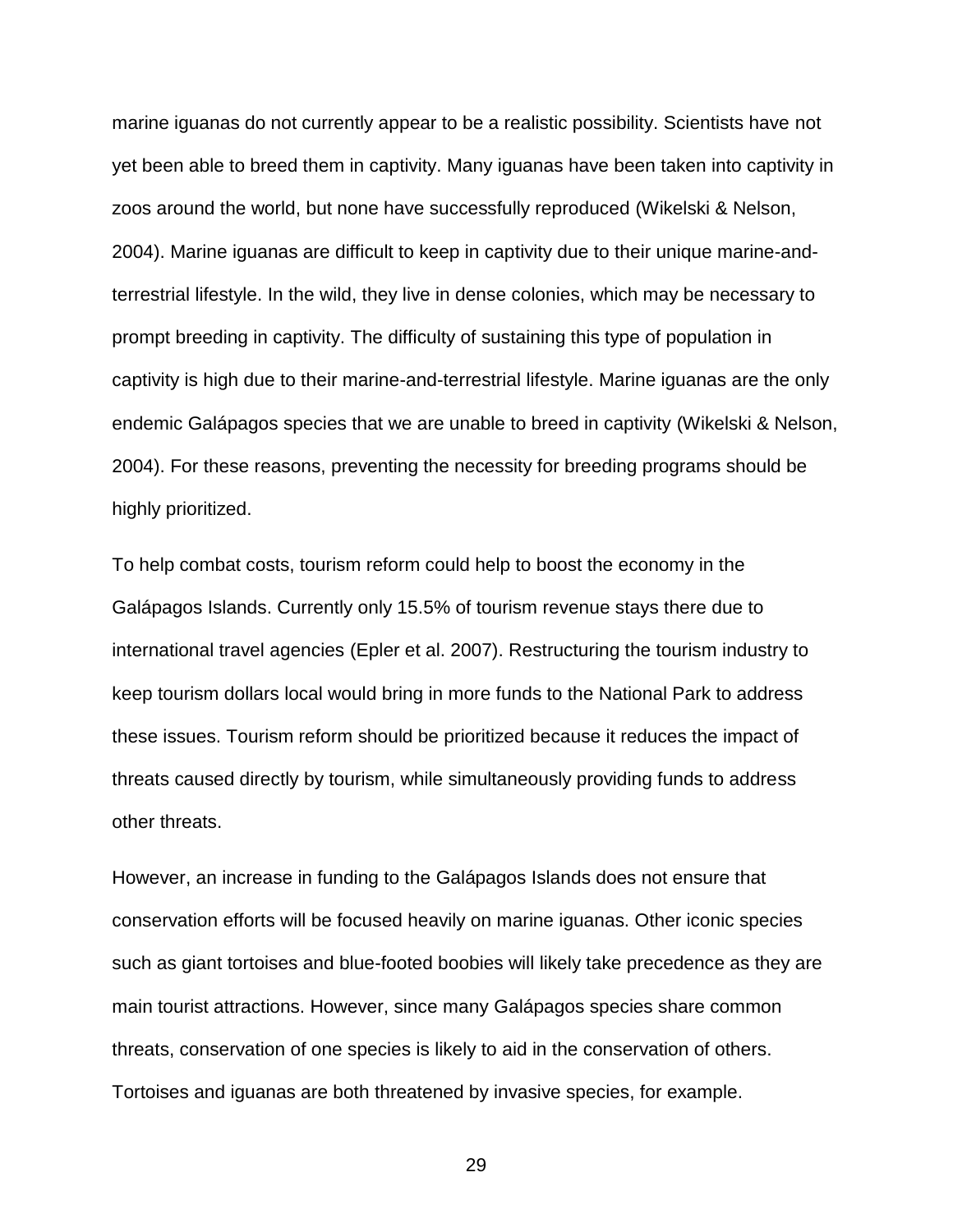#### <span id="page-36-0"></span>5.5 LIMITATIONS

 While the methods used in this thesis are not the most intensive, they are a time- and cost-effective means to determine the most relevant and serious threats to marine target areas for conservation and future study. The qualitative data presented in this iguanas. This study presents a qualitative analysis of the various threats and identifies study provides a starting point for conservative action, as well as more expensive and time-consuming data collection.

 Future studies could conduct a more quantitative analysis of the seriousness of certain threats, and mathematical models could be used to calculate statistics that would allow the threats to be more precisely measured. This would allow each threat to be assigned its own unique threat level, rather than a group or range, and would allow conservationists to better prioritize based on threat level. In this thesis, there is no way likely not identical in scale and could be further broken down. to scientifically prioritize on severe threat over another. Realistically, these threats are

 A more quantitative approach could be taken with the assessment of each of the three for each threat is that the numbers are not standardized and cannot be directly compared. The numbers are taken from different populations in different locations components of threat level. An issue with the estimated percentages of deaths caused during different years. It is very hard to do a direct comparison when there are so many different variables; the data given merely serves as a vague estimation. While it is near impossible to calculate the individual risks in such a way that that would minimize unknown variables and compounding threats, more accurate data would likely result in more reasonable comparison.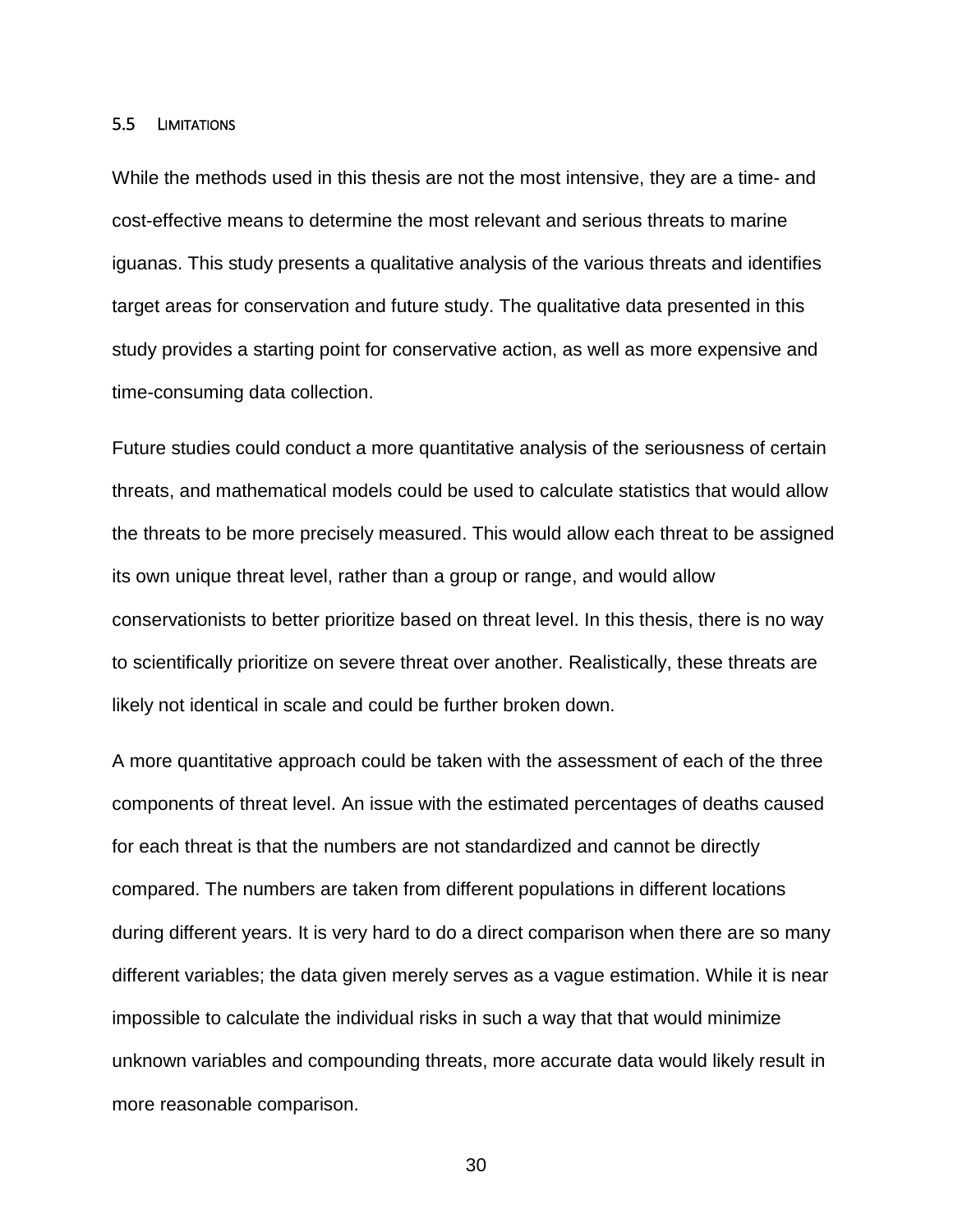quantitatively and compared to a control to give a clearer picture of the impact of different threats on stress hormones. Further, for some threats, no data on stress levels Specificity could also be increased in the analysis of chronic stress. Rather than assigning different stressors to qualitative groups, stress levels could be measured had been collected. Third, numerical estimations of the trajectory of these risks would give even more concrete numbers for comparison. Rather than stating that a threat would increase, decrease or stay the same, a researcher could give the rate of increase or decrease. This would ensure that threats that are increasing more quickly are prioritized over threats that may be increasing at a very slow rate.

 analysis of threats would look at each population individually and determine the most Another limitation is that this thesis presents the threats as occurring uniformly across the species. This is problematic because this species exists in many relatively isolated populations, many of which are exposed to different threats. Perhaps a more useful significant threats to that population, rather than the entire species in general. Then each population could have a personalized plan for conservation. This would allow for better preservation of the diversity seen between different populations.

 Finally, since the main language of the Galápagos Islands is Spanish, it is important to Additional insight could be gained through the inclusion of Spanish sources. acknowledge that only English sources were used in the writing of this thesis. It is possible that valuable sources were skipped over due to the language barrier.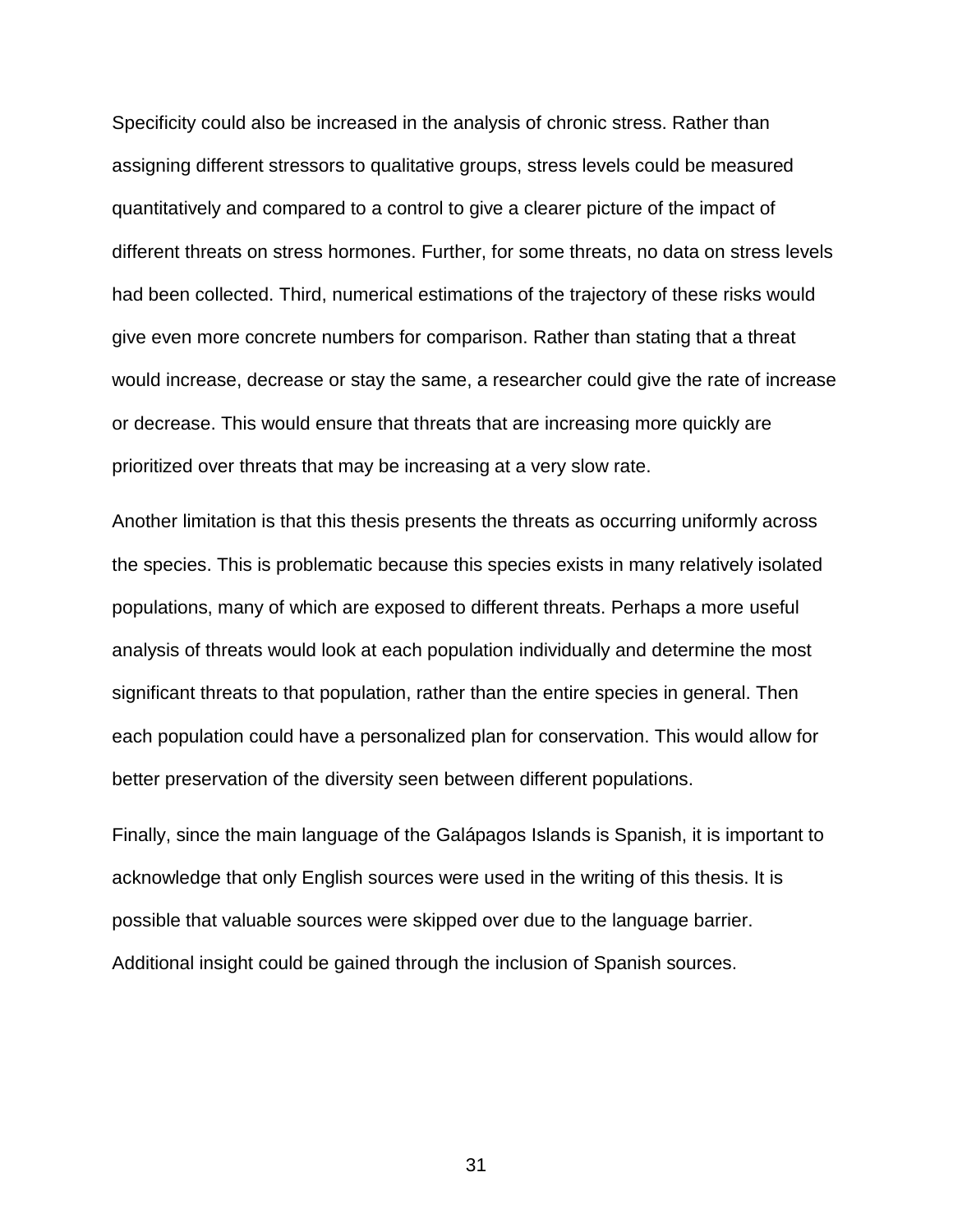#### <span id="page-38-0"></span>5.6 FUTURE STUDY

 Many of the limitations mentioned could prompt further studies to be done to minimize potential for new risks to be discovered or introduced. Continued study of the migration of animals or shifting biomes could cause new species to find their way to the islands, or for island species to migrate elsewhere. This would create a host of new the margin of error in the determination of the four threats. However, there is always the Galápagos Islands as a whole would be beneficial to remain aware of the threats to biodiversity. As global climate change continues to alter ecosystems across the Earth, issues for marine iguanas.

 Future studies in the apparent altered stress pathways in marine iguanas exposed to on marine iguana populations. Similarly, more data on the susceptibility of marine to be taken to address them. tourists could give insight into whether these changes will have negative consequences iguanas to diseases will give a more accurate understanding of the relative threat those diseases may pose. Once we have an understanding of these two issues, we can give more informed estimations of the risks they pose and determine what steps may need

 The Galápagos Conservancy (2015) reported unusually high numbers of marine iguana deaths in the fall of 2013 on Santa Cruz and Floreana Islands. The cause for these deaths was unknown, and although analyses have been conducted on the afflicted populations, no clear results have been produced. Stomach contents of the dead iguanas contained undigested algae, and lesions were found in their inflamed digestive tracts, as well as the tongue. Tests have been conducted in laboratories across the United States, with no further explanations. It appears that an inability to secure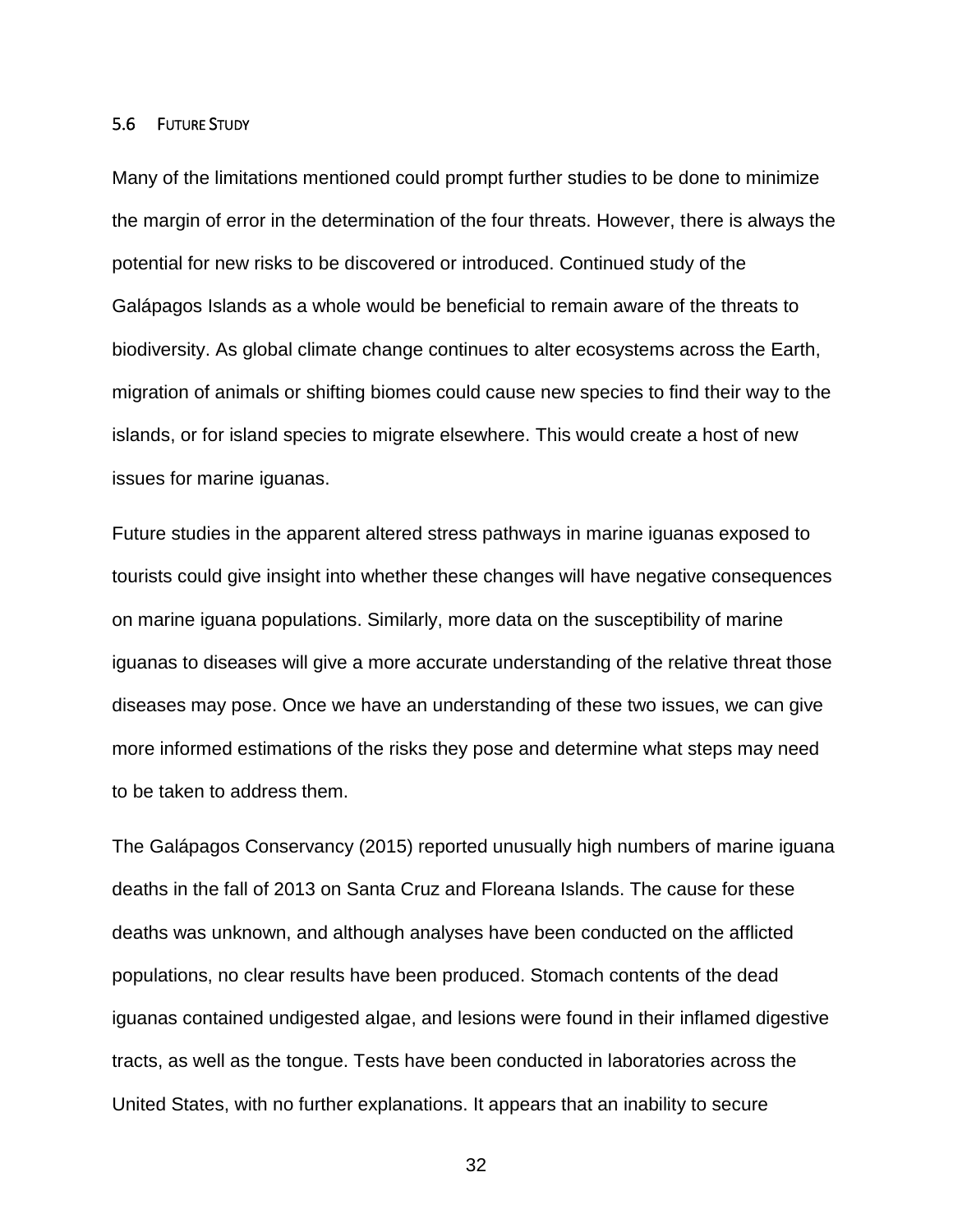additional funding is hindering an explanation as to cause of death (Investigating Marine Iguana Mortality, 2015).

 iguanas at risk for further population decline. As stated previously, unknown threats are continue exploration of this issue appears to be difficult and has halted further studies Incidents such as this give reason to believe that other unknown factors put marine arguably more dangerous because we have no understanding of what is causing deaths and thus no way to prevent them. The continued confusion surrounding these deaths should prompt more observations and study. Unfortunately, acquiring funding to from being done in the past two years. It could be argued that the lack of funding for these studies is acting as an additional threat to marine iguanas.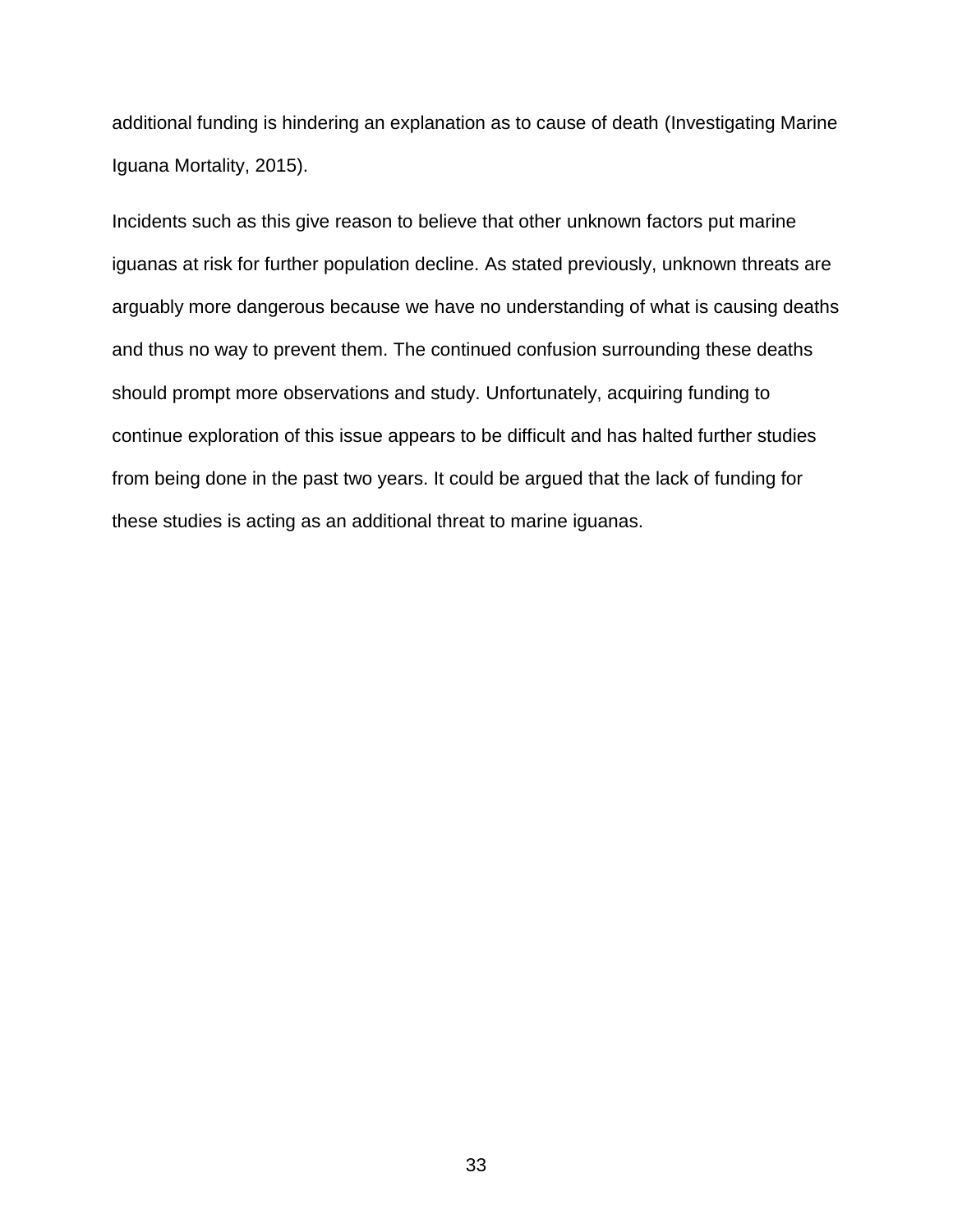## 6 CONCLUSION

<span id="page-40-0"></span> the occurrence of El Niño events. The pairing of one or more stressors with a strong El This study finds that the highest mortality rates in marine iguanas are found when multiple threats occur simultaneously. The most profound influence on stress levels is Niño event gives rise to a much higher mortality rate than any single threat individually. Since marine iguanas likely have the capacity to survive even the strongest El Niño events given that they are not stressed by other factors such as environmental disasters or high tourist traffic, the main focus should be on these other threats. This study recommends a continuation of invasive species management, better control of growing local populations, and stricter regulations on the tourism industry (specifically in the prevention of environmental disasters and unregulated tour excursions). Further study in the physiological effects of threats such as contact with humans and contaminants to gut microbes, and the potential for different diseases to infect marine iguanas are essential in understanding how to better protect these animals in the wild. Further, experimenting with different husbandry methods would ensure the survival of the species should they become more critically endangered, since scientists have yet to successfully breed marine iguanas in captivity.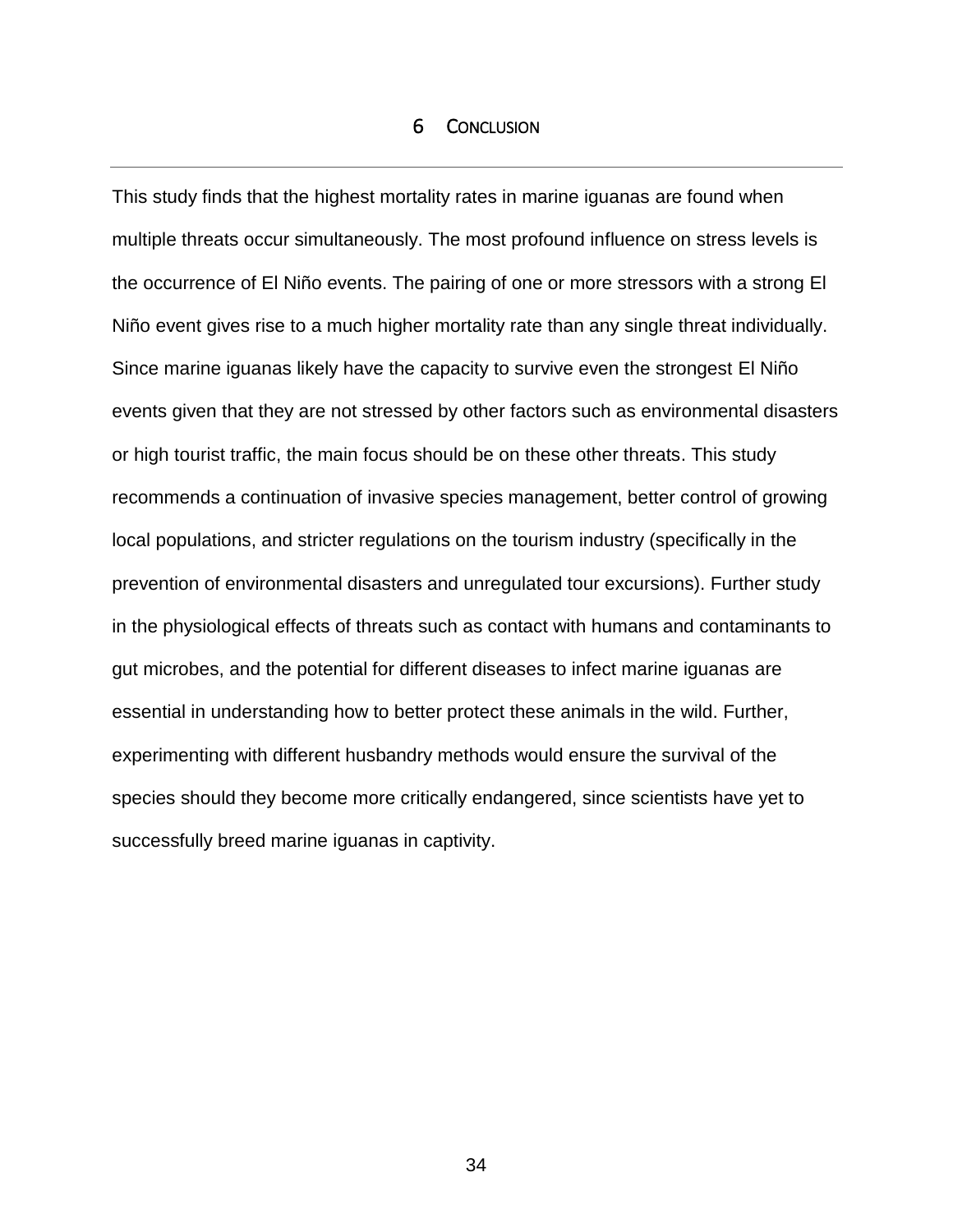## <span id="page-41-0"></span>7 BIBLIOGRAPHY

- Islands. *The Wall Street Journal*. Alvaro, M. (2015, February 5). Ecuador Grapples with Freighter Aground in Galapagos
- & Goodman, S. J. (2009). Natural colonization and adaptation of a mosquito Bataille, A., Cunningham, A. A., Cedeno, V., Patino, L., Constantinou, A., Kramer, L. D., species in Galápagos and its implications for disease threats to endemic wildlife. *Proceedings of the National Academy of Sciences of the United States of America, 106*, 10230-10235.
- Berger, S., Wikelski, M., Romero, M. L., Kalko, E. K., & Rodl, T. (2007). Behavioral and physiological adjustments to new predators in an endemic island species, the Galapagos marine iguana. *Hormones and Behavior, 52*, 653-663.
- Darwin Animal Doctors. (2015). *What We Do*. Retrieved from Darwin Animal Doctors: http://darwinanimaldoctors.org/
- Epler, B., Watkins, G., & Cardenas, S. (2007). *Tourism and the Galapagos Economy.*  Retrieved from Galapagos Conservancy: http://www.galapagos.org/wpcontent/uploads/2012/04/socio6-tourism-and-galapagos-economy.pdf
- French, S. S., DeNardo, D. F., Greives, T. J., Strand, C. R., & Demas, G. E. (2010). Human disturbance alters endocrine and immune response in the Galapagos marine iguana (Amblyrhynchus cristatus). *Hormones and Behavior, 58*, 792-799.
- Galapagos Conservancy. (2015). *People Today*. Retrieved from Galapagos Conservancy: http://www.galapagos.org/about\_galapagos/people-today/
- Galapagos National Park. (2011, 5 18). *Invasive Species Fund launched in Galápagos*. Retrieved from Direccion del parque nacional galápagos: http://www.galapagospark.org/boletin.php?noticia=495
- Gibbons, J. W., Scott, D. E., Ryan, T. J., Buhlmann, K. A., Tuberville, T. D., Metts, B. S., . . . Winne, C. T. (2000). The global decline of reptiles, deja vu amphibians. *Bioscience, 50*, 653-665.
- Glynn, P. W. (1988). El Niño Southern oscillaton 1982-1983: Nearshore population, community, and ecosystem responses. *Ecological Systems, 19*, 309-345.
- *Investigating Marine Iguana Mortality*. (2015). Retrieved from Galapagos Conservancy: http://www.galapagos.org/conservation/marine-iguana-mortality/
- *IUCN Red List Categories and Criteria Version 3.1.* (2000, February 9). Retrieved from http://jr.iucnredlist.org/documents/redlist\_cats\_crit\_en.pdf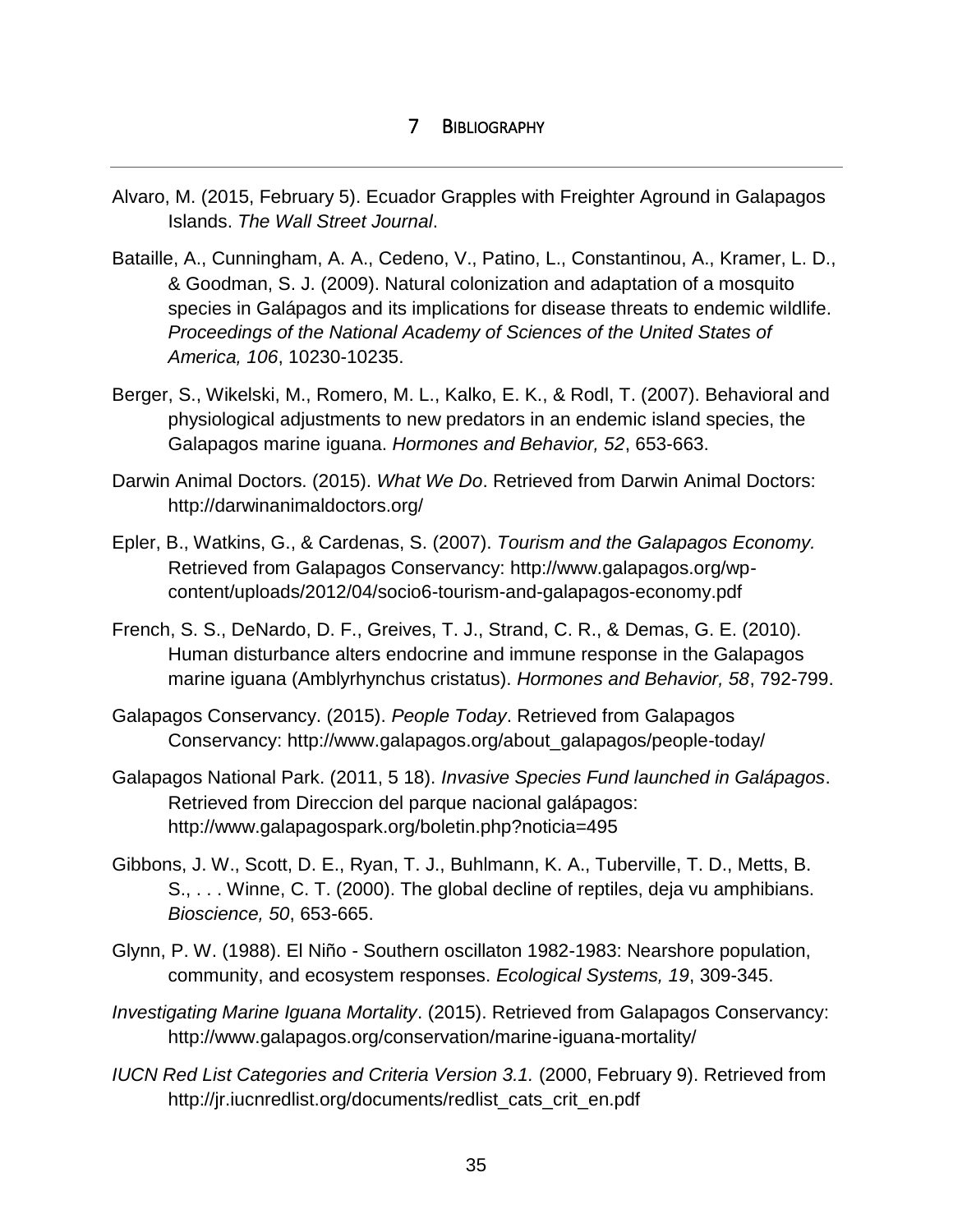- Kilpatrick, A. M., Daszak, P., Goodman, S. J., Rogg, H., Kramer, L. D., Cedeno, V., & Cunningham, A. A. (2006). Predicting pathogen introduction: West Nile virus spread to Galáipagos. *Conservation Biology, 20*, 1224-1231.
- Markham, C. R. (1892). Discovery of the Galapagos Islands. *Proceedings of the Royal Geography Society and Monthly Record of Geography, 14*, 314-316.
- Nelson, K., Snell, H., & Wikelski, M. (2004). *Amblyrhynchus cristatus*. Retrieved from The IUCN Red List of Threatened Species. Version 2014.3.: http://www.iucnredlist.org/
- *Rat Eradication on Pinzon*. (2015, May 5). Retrieved from Galapagos Conservancy: http://www.galapagos.org/conservation/rat-eradication/
- Restrepo, A., Colinvaux, P., Bush, M., Correa-Metrio, A., Conroy, J., Gardener, M. R., . . . Overpeck, J. (2012). Impacts of climate variability and human colonization on the vegetation of the Galápagos Islands. *Ecology, 93*, 1853-1866.
- Romero, M. L. (2012). Using the reactive scope model to understand why stress physiology predicts survival during starvation in Galapagos marine iguanas. *General and Comparative Endocrinology, 176*, 269-299.
- of Galapagos marine iguanas during El Nino events. *Proceedings of the National*  Romero, M. L., & Wikelski, M. (2001). Corticosterone levels predict survival probabilities *Academy of Sciences of the United States of America, 98*, 7366-7370.
- Romero, M. L., & Wikelski, M. (2002). Exposure to tourism reduces stress-induced corticosterone levels in Galapagos marine iguanas. *Biological Conservation, 108*, 371-374.
- Steinfartz, S., Glaberman, S., Lanterbecq, D., Marquez, C., Rassmann, K., & Caccone, A. (2007). Genetic impact of a severe El Nino event on Galapagos marine iguanas (Amblyrhynchus cristatus). *PLoS ONE*, 1-8.
- UNESCO. (2014). *Galapagos Islands: Indicators*. Retrieved from World Heritage Centre: http://whc.unesco.org/en/list/1/indicators/
- Vitousek, M. N., Romero, M. L., Tarlow, E., Cyr, N. E., & Wikelski, M. (2010). Island tameness: An altered cardiovascular stress response in Galapagos marine iguanas. *Physiology & Behavior, 99*, 544-548.
- Wikelski, M., & Nelson, K. (2004). Conservation of Galapagos Marine Iguanas (Amlyrhynchys cristatus). *Iguana, 11*, 197.
- Wikelski, M., & Romero, M. L. (2003). Body size, performance and fitness in Galapagos marine iguanas. *Integrative and Comparative Biology, 43*, 376-386.